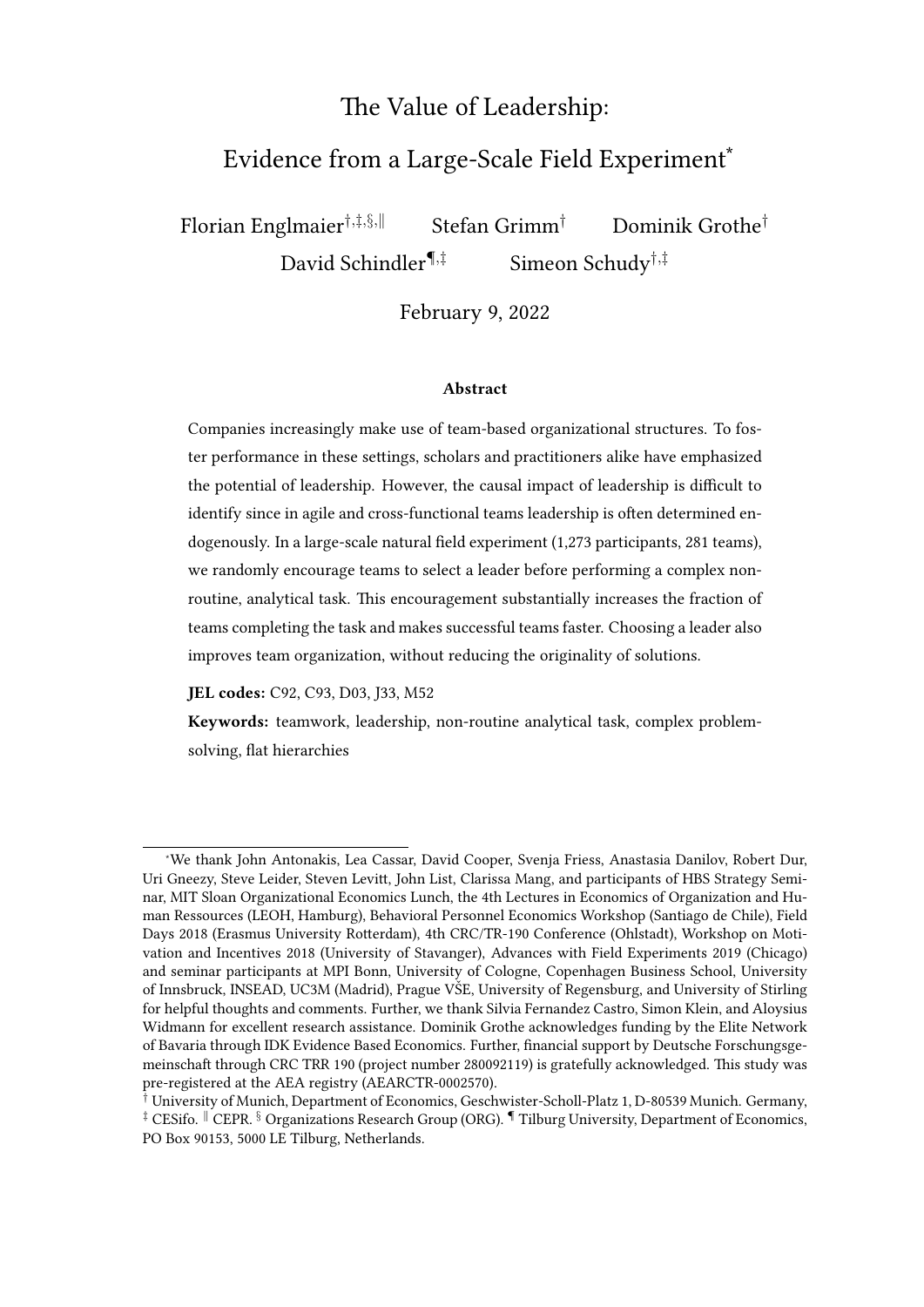# 1 Introduction

Competition leads modern firms to flatten hierarchies [\(Guadalupe and Wulf, 2010\)](#page-22-0), thereby shifting to team-based organizational structures in which agile and cross-functional teams are confronted with complex and non-routine analytical tasks (see also [Autor et al., 2003;](#page-20-0) [Autor and Price, 2013\)](#page-20-1). This organizational change has important implications for leadership. First, in agile and cross-functional teams, multiple individuals share responsibilities and challenges, rendering the role of leaders ambiguous. Second, cross-functional teams often face complex tasks that require team members to exert cognitive effort, stay motivated, and work in a coordinated manner. Thus, teams may benefit not only from leaders acting as coaches [\(Hackman and Wageman, 2005;](#page-22-1) [Morgeson, 2005\)](#page-23-0), modeling or displaying affect [\(Kaplan et al., 2014;](#page-22-2) [Pirola-Merlo et al., 2002\)](#page-23-1), and managing team boundaries [\(Druskat and Wheeler, 2003\)](#page-21-0) but also from leaders who explicitly motivate (see, e.g., [House, 1976;](#page-22-3) [Bass, 1998,](#page-20-2) [1999;](#page-20-3) [Howell and Avolio, 1993\)](#page-22-4) and coordinate (see, e.g., [Bass, 1990;](#page-20-4) [House et al., 1999\)](#page-22-5) their team members.

While leadership has been attributed importance in business, management, economics, and politics [\(Antonakis et al., 2021\)](#page-20-5), determining its actual value for teams performing non-routine tasks is particularly challenging. Cross-functional teams are composed of individuals operating on the same hierarchy level such that the presence of leadership is often determined endogenously. Consequently, causal estimates of the efficacy of en-dogenous leadership are largely missing.<sup>[1](#page-1-0)</sup> This study exploits a unique opportunity to uncover the causal effects of the presence of endogenously chosen leaders for team performance in a non-routine team task. To exogenously vary the presence of leadership, we encourage randomly selected teams to choose a leader before teamwork begins in a pre-registered natural field experiment with 281 teams (consisting of 1,273 participants).

We focus on team performance in real-life escape challenges. This setting encompasses important elements encountered in many other non-routine, analytical, and interactive team tasks and is nowadays also used to recruit high-skilled workers as well as to assess and improve individuals' teamwork ability and leadership skills.[2](#page-1-1) Escape challenges provide a unique environment to study the value of leadership in non-routine

<span id="page-1-0"></span><sup>&</sup>lt;sup>1</sup>See, for example, the meta-analysis on shared leadership by [Nicolaides et al.](#page-23-2) [\(2014,](#page-23-2) p. 936), which relies on correlational evidence.

<span id="page-1-1"></span> $^{2}$ See, e.g., <https://dobetter.esade.edu/en/escape-rooms-business?>, [https://www.e](https://www.eseibusinessschool.com/experimental-escape-room-recruitment-event-esei-tradler/) [seibusinessschool.com/ experimental-escape-room-recruitment-event-esei-tradle](https://www.eseibusinessschool.com/experimental-escape-room-recruitment-event-esei-tradler/) [r/](https://www.eseibusinessschool.com/experimental-escape-room-recruitment-event-esei-tradler/), and <https://theescapegame.com/virtual-team-building/> (last accessed: June 12, 2021).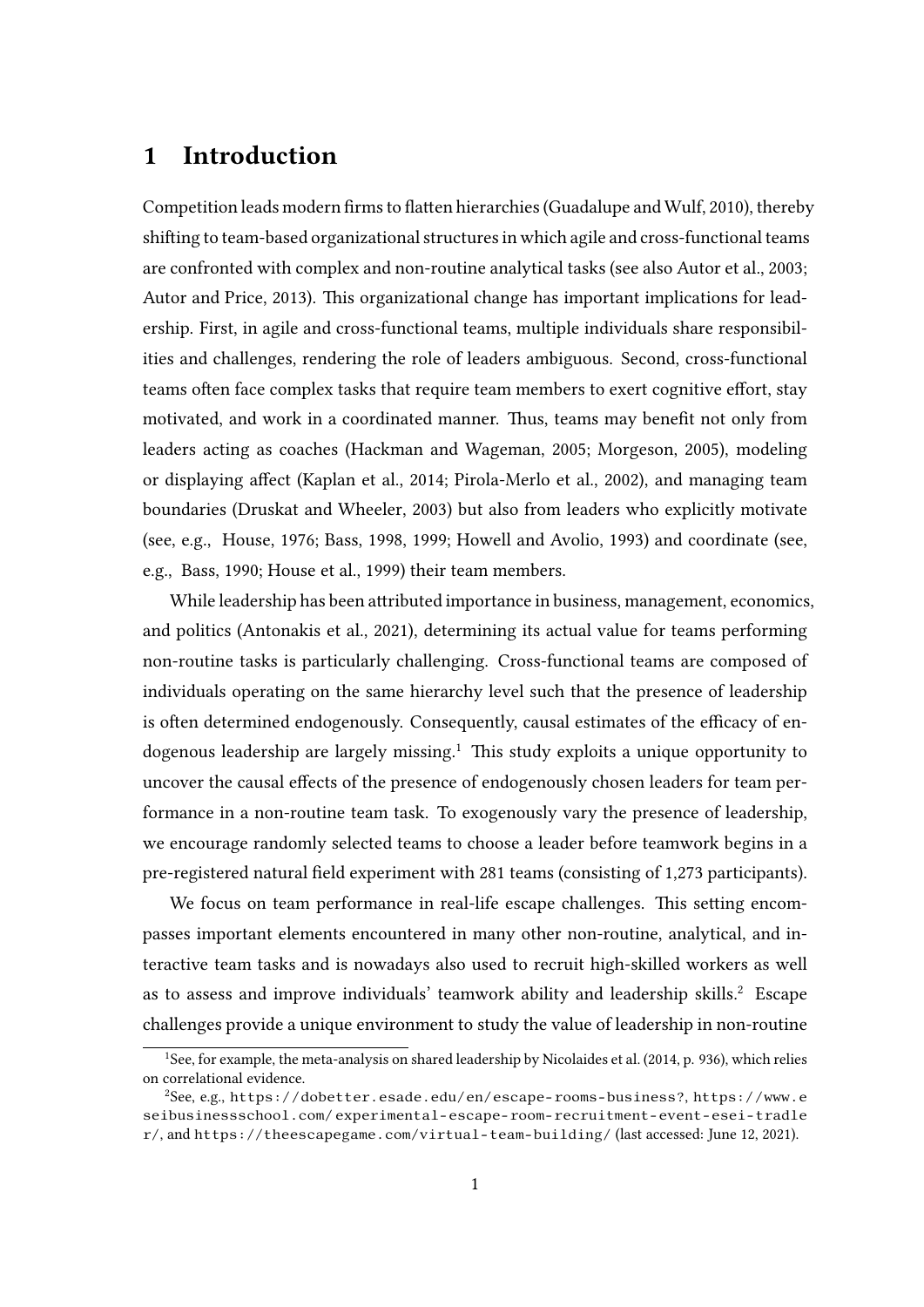tasks. First, teams must collect and recombine information, jointly form and test hypotheses, and solve cognitively demanding tasks that require thinking outside the box (see also [Englmaier et al., 2018\)](#page-21-1). Second, akin to cross-functional and agile teams, teams performing the task act in flat hierarchies that allow for an endogenous determination of a leader. Third, teams encounter problems that are novel and challenging for them but kept identical across teams and are thus comparable from a performance evaluation perspective. Thus, the setting offers an objective and comparable measure of team performance (teams' likelihood and speed of task completion). Finally, the escape challenge provider allows us to randomly assign experimental treatment conditions to many teams that are unaware they are taking part in an experiment and thus to causally identify the value of leadership in non-routine tasks.

We conduct our natural field experiment [\(Harrison and List, 2004\)](#page-22-6) in collaboration with the escape challenge provider ExitTheRoom (ETR), who allowed us to assign their regular customer teams to two main conditions: Control and Leadership. The only difference between the two conditions is that in the Leadership condition, teams are explicitly asked to select a leader before working on the task, while in *Control* they are not. The Leadership condition emphasizes the positive role of leadership before teamwork starts but does not enforce the choice of a leader. This simple variation allows us to identify the value of leadership encouragement in complex teamwork as well as to estimate how choosing a leader affects team performance.

We find a substantial positive effect of *Leadership* on team performance. Treated teams are signicantly more likely to complete the task, and they complete it considerably faster. The share of teams completing the task within 60 minutes increases from 44% in Control to 63% in the Leadership condition, and the wedge between the 60 minutes time available for solving the task and a team's actual finishing time (i.e., a team's average remaining time) increases by about 75% (from 3m10s in Control to 5m29s in Leadership). To delve into potential mechanisms behind the leadership encouragement, we study how different framings of the leader's role (to motivate or to coordinate) within our Leadership condition and teams' decision to choose a leader (after being encouraged to do so) affect team performance and team organization. Our results reveal that both framings of the *Leadership* treatment yield similarly positive effects on team performance and team performance is significantly better among teams that chose a leader.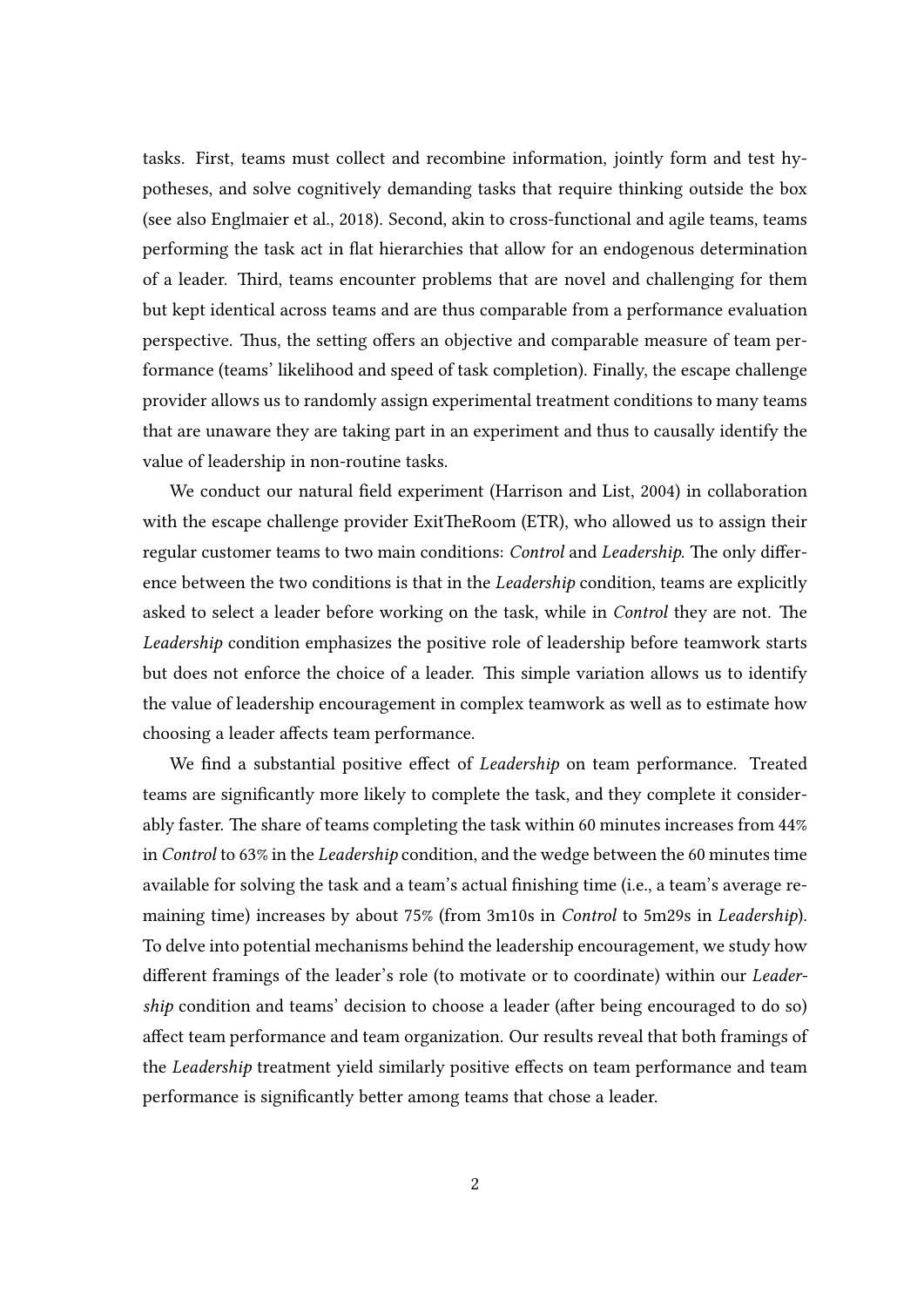Findings from two-stage least squares (2SLS) regressions, in which we instrument leader choice by the treatment condition, confirm the efficacy of choosing a leader and indicate that choosing a leader also alters team organization. In teams with leaders, team members tend to be more likely to acquire information individually and less likely to work together on sub-tasks. Hence, leadership seems to increase decentralized information acquisition and problem solving. As leadership changes team organization and results in performance increases, it likely improves coordination among team members. This latter interpretation is also reflected in teams' perceptions of coordination, which we were allowed to elicit after task performance as part of a short customer survey.

In addition, our setting allows us to consider potential impacts of *Leadership* on the originality of solutions. During the escape challenge, teams can seek external help by asking for up to five hints if they are stuck. Interpreting the number of hints taken as an inverse measure of teams' propensity to provide original solutions (see also [Englmaier](#page-21-1) [et al., 2018\)](#page-21-1), we find that *Leadership* does not decrease the originality of solutions nor does it lead to requesting external help earlier.

Taken together, these findings contribute to two strands of the literature. First, our study substantially advances earlier research on the causal effects of leadership. We provide the first field evidence on the causal effect of leadership encouragement in teams that may endogenously choose a leader when performing a non-routine task. In contrast to important field work that has studied the causal effects of exogenously assigning a leader [\(Boudreau et al., 2021\)](#page-20-6) or different leadership styles [\(Kvaløy et al., 2015;](#page-22-7) [Meslec](#page-23-3) [et al., 2020;](#page-23-3) [Antonakis et al., 2021\)](#page-20-5), we focus on the value of choosing a leader. That is, we do not compare the quality of leadership or bosses [\(Lazear et al., 2015\)](#page-23-4) but instead provide an estimate of the value of leadership itself.<sup>[3](#page-3-0)</sup> Further, our study is unique in focusing on the value of leadership for teamwork in a non-routine analytical task rather than on individual performance in routine tasks [\(Kvaløy et al., 2015;](#page-22-7) [Antonakis et al., 2021;](#page-20-5) [Meslec](#page-23-3) [et al., 2020\)](#page-23-3). Additionally, and related to a large body of laboratory experimental evidence on the positive effects of leadership on coordination (e.g., [Weber et al., 2001,](#page-23-5) [2004;](#page-24-0) [Cooper,](#page-21-2) [2006;](#page-21-2) [Brandts and Cooper, 2007;](#page-20-7) [Brandts et al., 2007;](#page-20-8) [Cartwright et al., 2013;](#page-21-3) [Sahin et al.,](#page-23-6) [2015;](#page-23-6) [Brandts et al., 2015;](#page-21-4) [Cooper et al., 2020\)](#page-21-5), we show that leadership can also alter

<span id="page-3-0"></span> $3$ For an interesting theoretical argument on the relative value of leadership as compared to flat hierarchies in teams see also [Dessein](#page-21-6) [\(2007\)](#page-21-6).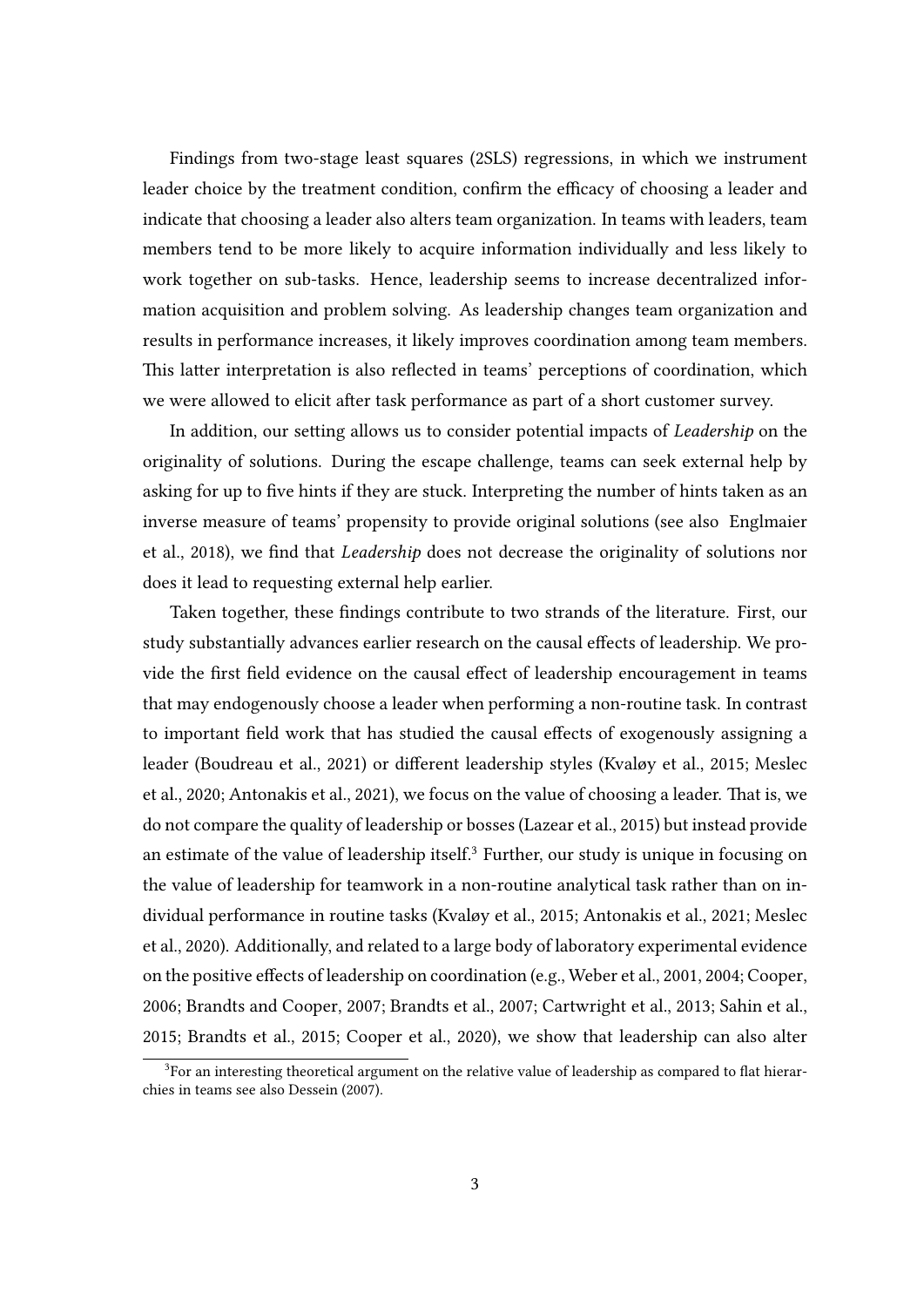team organization and improve (perceived) coordination among team members in more complex environments.

Second, our study highlights leadership as an important determinant of team performance in non-routine analytical and interpersonal tasks. These tasks have gained substantially in relative importance in the last decades and may gain even more relevance in the age of automation and digitization [\(Autor et al., 2003;](#page-20-0) [Autor and Price, 2013\)](#page-20-1).<sup>[4](#page-4-0)</sup> Other work in this domain focuses on the role of monetary incentives for idea creation and team performance (see, e.g., [Gibbs et al., 2017;](#page-22-8) [Englmaier et al., 2018,](#page-21-1) [2021\)](#page-21-7) and finds positive incentive effects. Most closely related to our setting, [Englmaier et al.](#page-21-1) [\(2018\)](#page-21-1) study the effect of offering a monetary bonus of 50 euros for solving an escape challenge within 45 minutes instead of 60 and find that the bonus increases teams' remaining times, on average, by a factor of 1.5 and the fraction of teams completing the task by about 10 percentage points. Our leadership encouragement achieves comparable performance improvements, and thus we identify a substantial value of leadership encouragement for team performance in non-routine tasks.

Finally, our findings have important implications for practitioners. We show that simply asking teams with flat hierarchies to choose a leader substantially improves performance without impeding on the team's willingness to provide original solutions. In comparison to monetary incentives, such leadership encouragement thus appears as a cost-effective tool to foster team performance. We find that leadership may help to efficiently delegate individual sub-tasks without hampering teams' ability to efficiently master the challenge they face. Hence, companies may substantially benefit from emphasizing the role of leadership to foster joint production in agile and cross-functional teams before teamwork begins.

The rest of this paper is structured as follows. Section [2](#page-5-0) describes our experimental design, measurements, and procedures in more detail. We provide results from the experiment in Section [3.](#page-8-0) Section [4](#page-12-0) investigates potential mechanisms, and Section [5](#page-17-0) concludes.

<span id="page-4-0"></span><sup>&</sup>lt;sup>4</sup>These tasks include activities that involve cognitive rather than physical effort, are interpersonal, and involve forming and testing hypotheses. More broadly, they also include forms of creative production (see, e.g., [Ramm et al., 2013;](#page-23-7) [Bradler et al., 2019;](#page-20-9) [Charness and Grieco, 2019;](#page-21-8) [Gibbs et al., 2017;](#page-22-8) [Laske and](#page-23-8) [Schroeder, 2016\)](#page-23-8).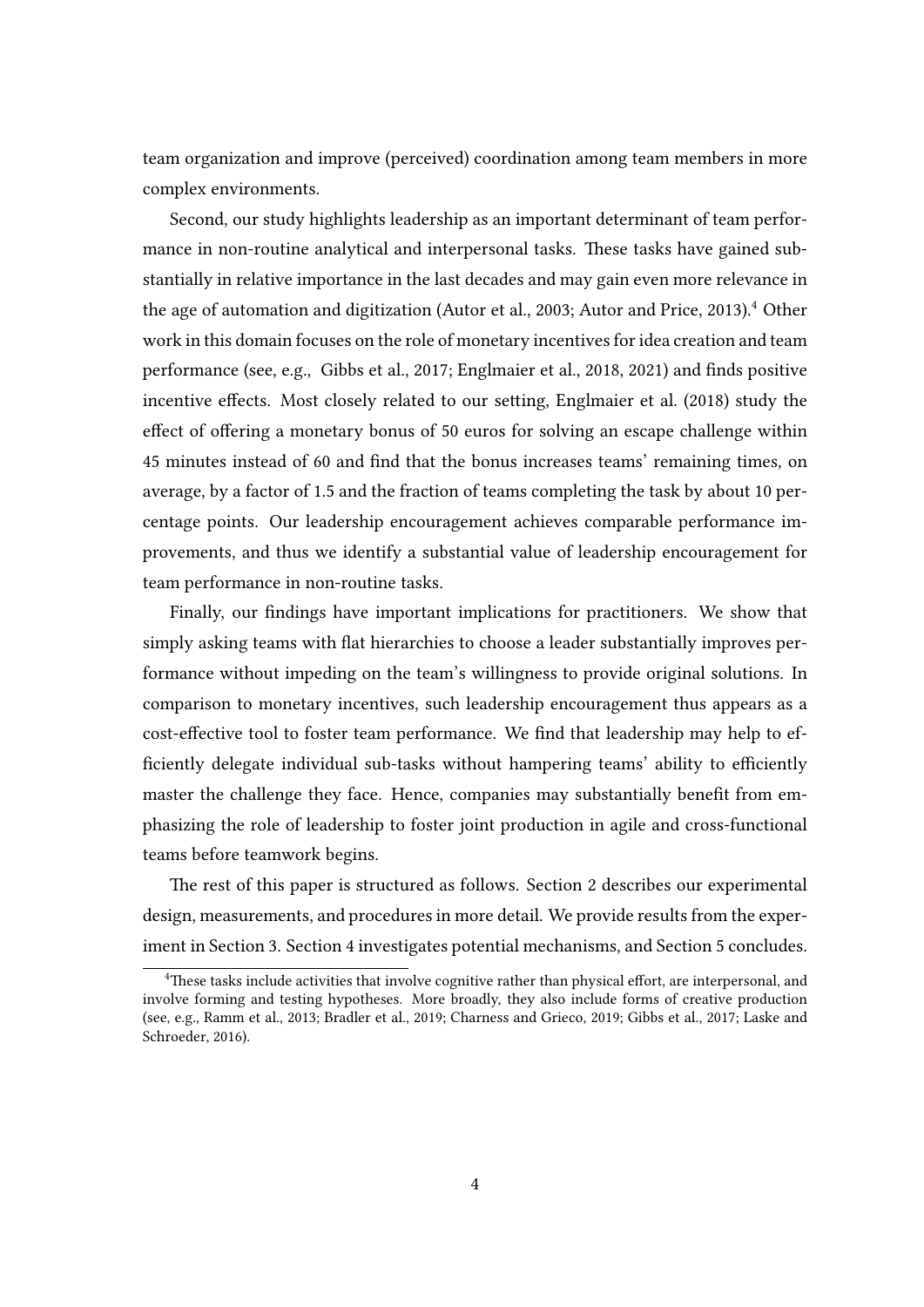## <span id="page-5-0"></span>2 Experimental design

### 2.1 The field setting

We collaborate with ETR, a provider of real-life escape challenges.<sup>[5](#page-5-1)</sup> In escape challenges, teams of customers are confronted with a cognitively demanding team challenge that is non-routine and interactive. The goal is to complete the challenge within a limited amount of time (60 minutes), and the challenge is composed of a series of quests that ultimately yield a final code to solve the task and succeed. Escape challenges have become increasingly popular over the last years, with more than 2,000 providers in the United States alone and numerous more in many cities across the globe. Escape challenges are embedded in a story; for example, teams are asked to find a cure for a disease, defuse a bomb, or simply escape from a venue. To complete the task, teams must search for clues, combine the collected information, and think outside the box. They also often need to make unusual use of objects and develop and exchange innovative ideas to arrive at the solution.<sup>[6](#page-5-2)</sup> If the team manages to succeed before the 60 minutes expire, they win, and if time runs out before the team solves all quests, they lose.

We conducted our experiments at ETR's facilities in Munich, Germany. The location offers three challenges with different themes and background stories.<sup>[7](#page-5-3)</sup> Teams have a time limit of 60 minutes, and the remaining time is displayed at all times in the rooms. If they get stuck, they can request up to five hints (they must state explicitly that they need help) via a walkie-talkie from ETR staff. These hints never include the direct solution but only provide vague clues regarding the next required step.

<span id="page-5-2"></span><span id="page-5-1"></span><sup>5</sup>See <https://www.exittheroom.de/munich>.

<sup>6</sup>[Englmaier et al.](#page-21-1) [\(2018,](#page-21-1) pp. 6-7) provide an example of a typical sub-task in a real-life escape challenge to illustrate the task's nature in more detail. We present this example here as well since our partner asked us not to reveal actual content. In the fictitious setting, a team has found several objects in a room, among them an unlocked box that contains a megaphone, which can be used as a speaker and can also play three distinct types of alarm sounds. There is also a volume unit (VU) meter in one corner of the room. To open a padlock on a box containing additional information, the team needs a three-digit code. They obtain this code by playing the three types of alarms on the megaphone and writing down the corresponding readings from the VU meter. The teams at ETR solve quests similar to this fictitious example. These tasks may further include finding hidden information in pictures, constructing a flashlight out of several parts, or identifying and solving rebus (word picture) puzzles (see also [Erat and Gneezy, 2016;](#page-21-9) [Kachelmaier et al.,](#page-22-9) [2008\)](#page-22-9).

<span id="page-5-3"></span> $^{7}$ In Madness, teams must find the correct code to open a door to escape (ironically) before a mad researcher experiments on them. In The Bomb, they must find a bomb and a code to defuse it. Zombie Apocalypse requires teams to find the correct mix of liquids before time runs out (the anti-zombie potion).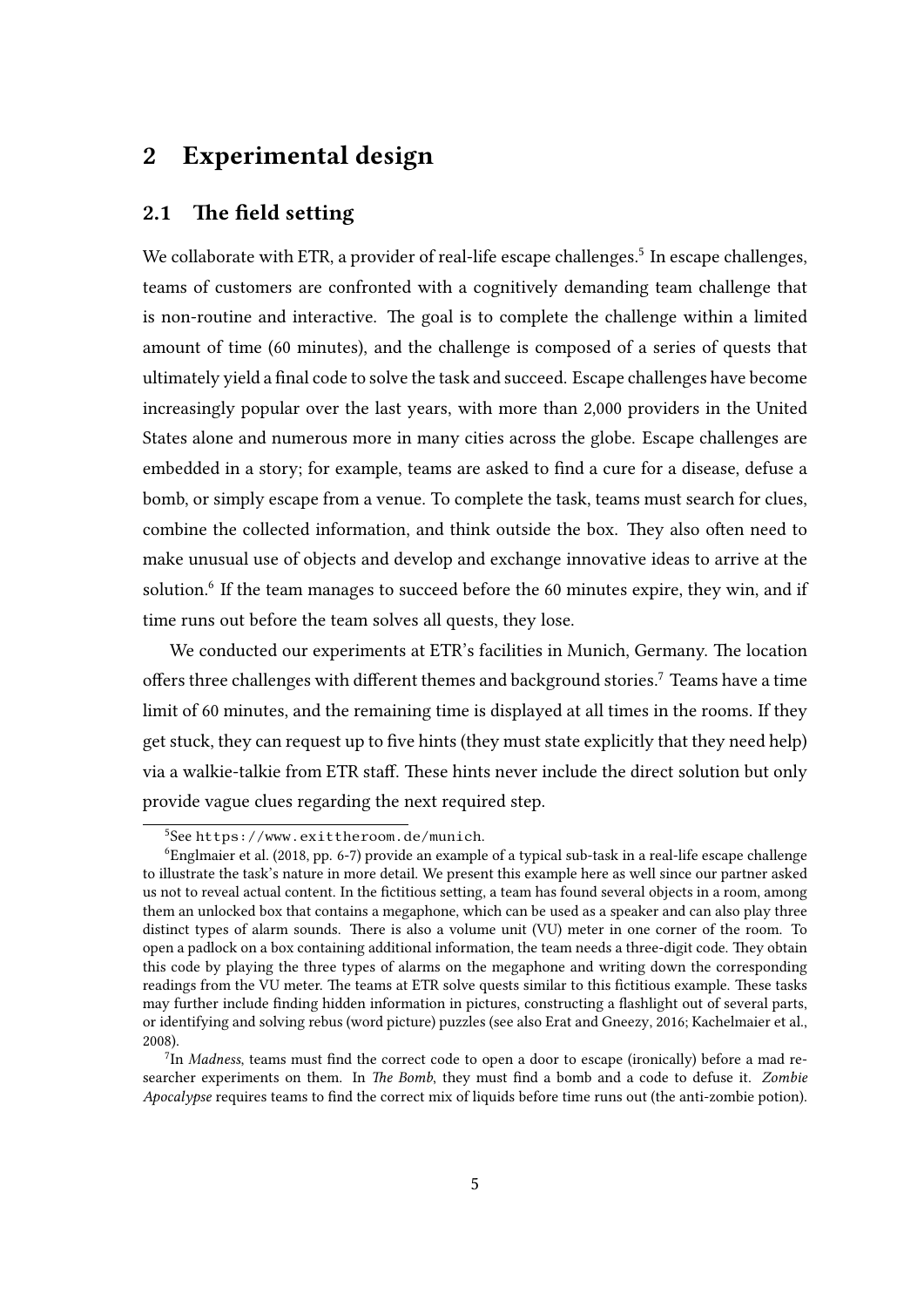## <span id="page-6-2"></span>2.2 Experimental treatments and procedures

We pre-registered the experimental design with the AEA registry (AEARCTR-0002570) and conducted our experiment at ETR between January and March 2018 during their regular opening hours from Monday to Thursday. The 1,273 participants in 281 teams were all regular ETR customers. Teams booked specific time slots through ETR's website, usually several days in advance. Upon arrival, staff welcomed the teams and the teams signed ETR's terms and conditions, including its data privacy policy. The staff then gave a standardized introduction including the narrative of the booked event and the general rules at ETR, and they guided the teams to their room. After performing the task, teams participated in a short customer survey.

We implemented two main experimental variations, which we randomized on a daily level.<sup>[8](#page-6-0)</sup> In the *Control* treatment (95 teams), staff welcomed teams without further intervention. In the Leadership treatment, staff welcomed the teams, highlighted the importance of leadership to succeed in the task, and encouraged them to select a leader according to a short standardized script (see below). To more closely investigate the effects of different types of leadership (see, e.g., [Bass, 1999\)](#page-20-3), Leadership contained two sub-treatments: Motivation (95 teams) and Coordination (91 teams). Teams were encouraged to decide on a leader in both sub-treatments, but the conditions stressed the leader's role differently, as the script used for the instructions shows:

"One piece of advice before you begin: a good team needs a good **leader**. Past experience has shown that less successful teams often wanted to have been better led. Thus, decide on someone of you, who takes over the leading role and consistently motivates/coordinates the team."[9](#page-6-1)

Besides the differences in instructions reproduced above, the two sub-treatments were identical. As our main interest lies in establishing the effect of leadership relative to the Control condition, we pool the data for the main analyses and use both sub-treatments when discussing mechanisms to show that framing the leader's role according to a spe-

<span id="page-6-0"></span> ${}^{8}$ In 12 out of 281 cases, ETR staff did not implement the treatment correctly (either by not encouraging leadership at all or by stimulating the wrong leadership function). Table [A.1](#page-25-0) excludes these cases and shows that our main conclusions do not hinge on the inclusion of these observations.

<span id="page-6-1"></span><sup>9</sup>Bold printed text highlights that leadership was saliently encouraged in the message. Text in italics indicates treatment differences in terms of the framing of the leader's function. In the Motivation treatment, ETR staff mentions the word "motivates," while in the *Coordination* treatment they mention "coordinates."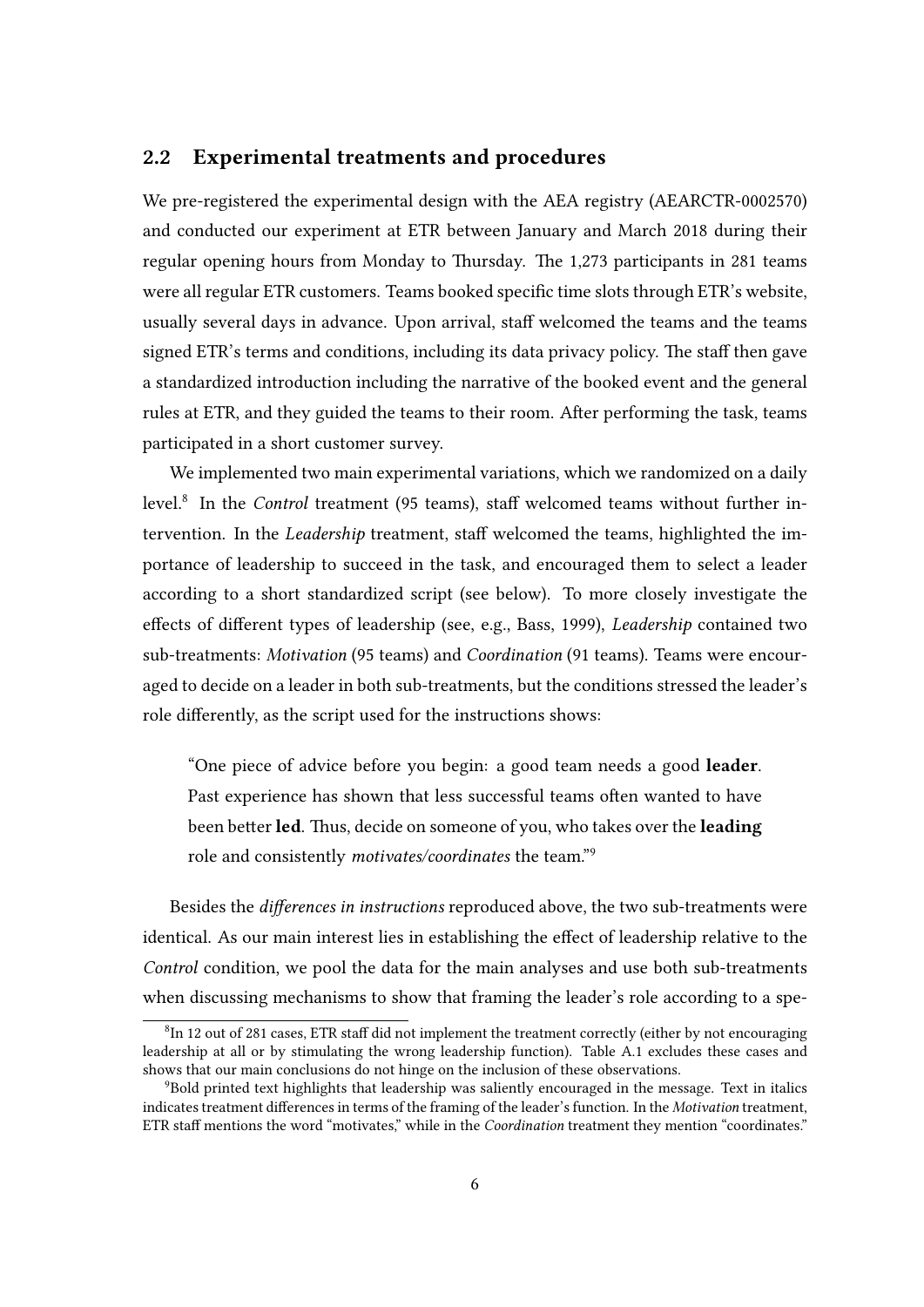cific function (motivation or coordination) does not affect team performance differentially.

### 2.3 Outcome measures and sample characteristics

In all conditions, we collected observable information related to team performance and team characteristics. These include the time needed to complete the task, the number and timing of requested hints, team size, the team's gender and age composition, the language the team spoke (German or English), experience with escape challenges, and whether the customers came as a private group or were part of a company team-building event.[10](#page-7-0) Additionally, as a proxy for teams' propensity to have someone take the lead, we collected information about whether one team member took the hand-held walkie-talkie and recorded whether the teams explicitly chose a leader before entering their room. While teams were working on the task, our research assistants watched the live CCTV (no audio) and noted whether team members searched for information individually (as opposed to jointly) and whether teams were spending much time working together (versus spread out across the room) on a five-point Likert scale (from  $1 =$  "not at all" to  $5 =$ "a  $lot$ "). $^{11}$  $^{11}$  $^{11}$ 

Table [1](#page-8-1) compares all pre-determined variables across samples and highlights that our sample is balanced in terms of teams' observable characteristics. To account for minor differences in observable characteristics, we provide both non-parametric treatment comparisons and regression analyses that control for additional covariates. Our primary outcome variable in these analyses is team performance, which we measure by i) whether or not teams completed the task in 60 minutes and ii) the time remaining upon completion. We estimate the causal effect of encouraging leadership on these objective performance measures by comparing the Leadership treatment with the Control condition. Further outcomes include the number of hints taken as well as responses to a short (five-question) customer survey teams completed after experiencing the escape challenge. This survey included questions on overall satisfaction with the team challenge, the value for money,

<span id="page-7-0"></span><sup>&</sup>lt;sup>10</sup>All these variables were either directly observable to us or were recorded as part of the standard questions ETR's staff asked customers, apart from age. To preserve the main characteristics of a natural field experiment and to avoid any study awareness, we did not ask for the age of participants. Instead, our research assistants estimated each person's age based on their appearance to be either between 18 and 25 years, 26 and 35 years, 36 and 50 years, or above 50 years.

<span id="page-7-1"></span> $11$  For data protection reasons, ETR does not keep any video recordings of the team challenge.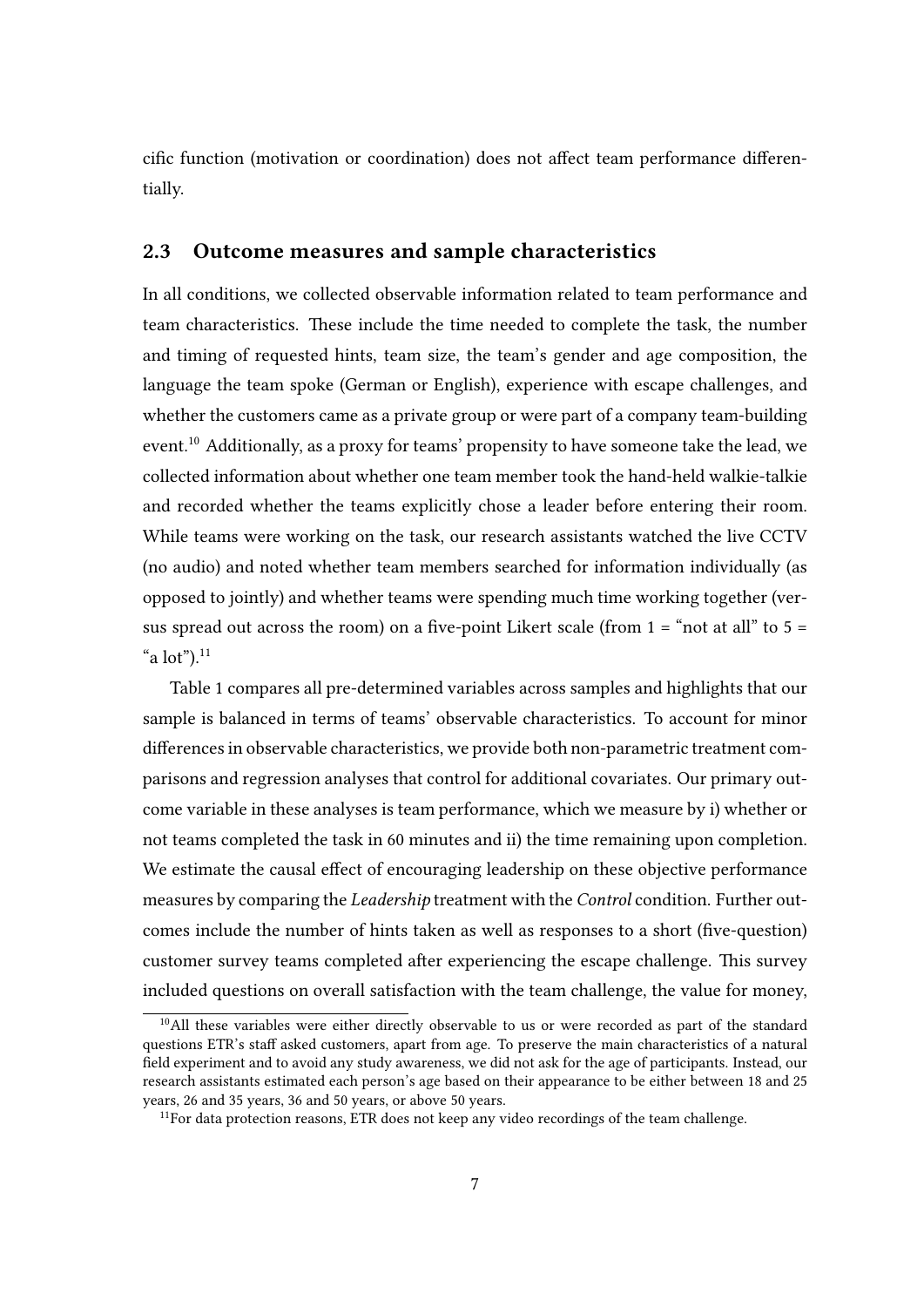|                                             | <i>Control</i> ( $n=95$ ) | Leadership $(n=186)$   |
|---------------------------------------------|---------------------------|------------------------|
| Group Size                                  | 4.41 $(1.12)$ $[2,7]$     | 4.59(0.92)[2,6]        |
| <b>Experience with Escape Rooms</b>         | 0.76(0.43)[0,1]           | 0.72(0.45)[0,1]        |
| Private Event                               | 0.76(0.43)[0,1]           | 0.73(0.44)[0,1]        |
| Share of Male Participants                  | 0.54(0.29)[0,1]           | 0.52(0.30)[0,1]        |
| Median Age                                  | 32.43 (8.91) [21.5,55]    | 32.99 (8.21) [21.5,55] |
| German-Speaking                             | 0.84(0.37)[0,1]           | 0.93(0.26)[0,1]        |
| One Team Member Actively Took Walkie-Talkie | 0.69(0.46)[0,1]           | 0.76(0.43)[0,1]        |

#### <span id="page-8-1"></span>Table 1: Sample size and team characteristics

Notes: For all variables, we report means on the group level. Experience with Escape Rooms is a dummy defined as teams having at least one member with escape game experience. Private Event is a dummy, where professional or team-building events are coded as 0. Median age is constructed as the median of all team members' estimated age.<br>where each individual team member's age is define deviations and minimum and maximum values are in parentheses; (std. err.) [min,max]. Stars indicate significant differences to Control applying the procedure for multiple<br>hypothesis testing proposed by [List et al. \(2019\)](#page-23-9)

exerted effort level, and perceived coordination and motivation in the team. All questions were answered on an eight-point Likert scale.

## <span id="page-8-0"></span>3 Results

## 3.1 Team performance

Figure [1](#page-9-0) shows the cumulative distribution functions (CDFs) of finishing times across conditions. Teams in the *Leadership* treatment condition clearly perform better than those in the Control condition. Specifically, 63% of teams finish the task within the time limit of 60 minutes in *Leadership*, whereas only around 44% do so in *Control* (Pearson  $\chi^2$ test:  $p < 0.01$ ). In addition to being more likely to complete the task, teams that were encouraged to choose a leader also solve the task faster (average remaining times: 3m10s in Control, 5m29s in Leadership, Mann-Whitney test: *p <* 0*.*01).

These non-parametric results are confirmed by a series of Probit regressions, in which we step-wise introduce additional control variables. To account for differences in the task teams face, all specifications include room fixed effects. In Column (1) of Table [2,](#page-10-0) we estimate the average marginal effect of *Leadership* on the probability to complete the task within 60 minutes without the inclusion of any additional covariates. In Column (2), we add observable team characteristics (as described in Table [1\)](#page-8-1). To account for potentially idiosyncratic behavior by ETR staff who delivered the general instructions and leadership encouragement, we employ staff member (including our own research assistants) fixed effects in Column  $(3)$ . Finally, in Column  $(4)$  we include fixed effects to control for the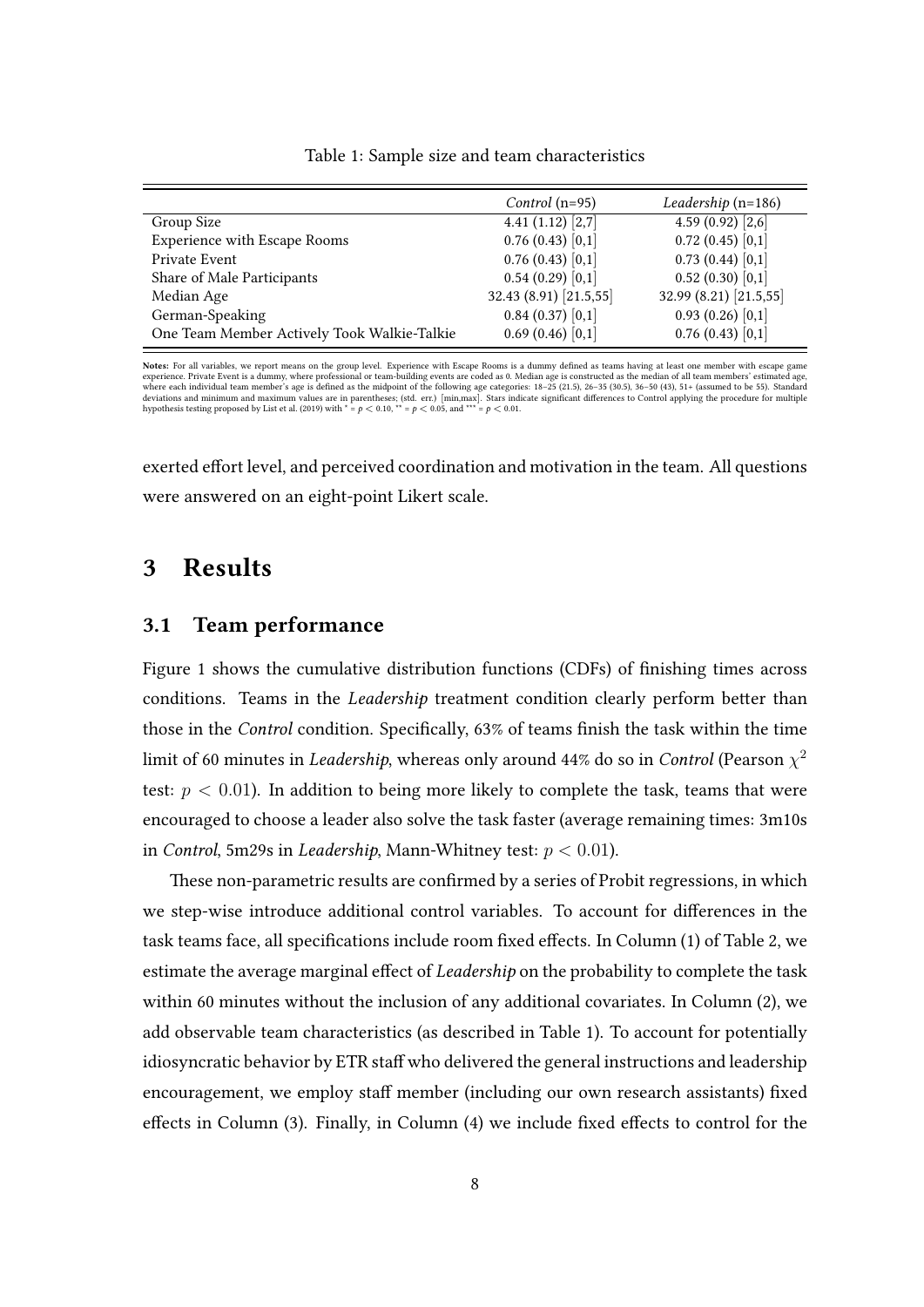#### <span id="page-9-0"></span>Figure 1: CDFs of finishing time



Notes: The figure shows the cumulative distribution of finishing times for teams in (Leadership) and (Control).

week of the year and the day of the week. We cluster standard errors at the daily level, which is also the level of random treatment assignment. In all specifications, we find that Leadership significantly increases teams' probability to succeed within 60 minutes. The estimated average marginal effect amounts to an increase of 11 percentage points as compared to Control, implying a relative increase in the fraction of successful teams of about 25% as compared to the Control condition.

The CDFs of finishing times in *Leadership* and *Control* (see Figure [1\)](#page-9-0) indicate that teams in our treatment condition Leadership solve the task not only more frequently within 60 minutes but also substantially faster. The CDF of finishing times in Control first-order stochastically dominates the CDF of Leadership, and the data skew toward the end and are very flat in the left tail. Further, finishing times are censored at 60 minutes. To avoid underestimating the treatment effect and to take censoring into account, we estimate the effect of *Leadership* on finishing times using a series of Tobit (instead of OLS) regressions and add additional controls in a step-wise fashion (analogously to the Probit models presented earlier). Table [2](#page-10-0) reveals a statistically significant and sizable reduction of finishing times in *Leadership* in all four specifications. Teams are, on average, two-and-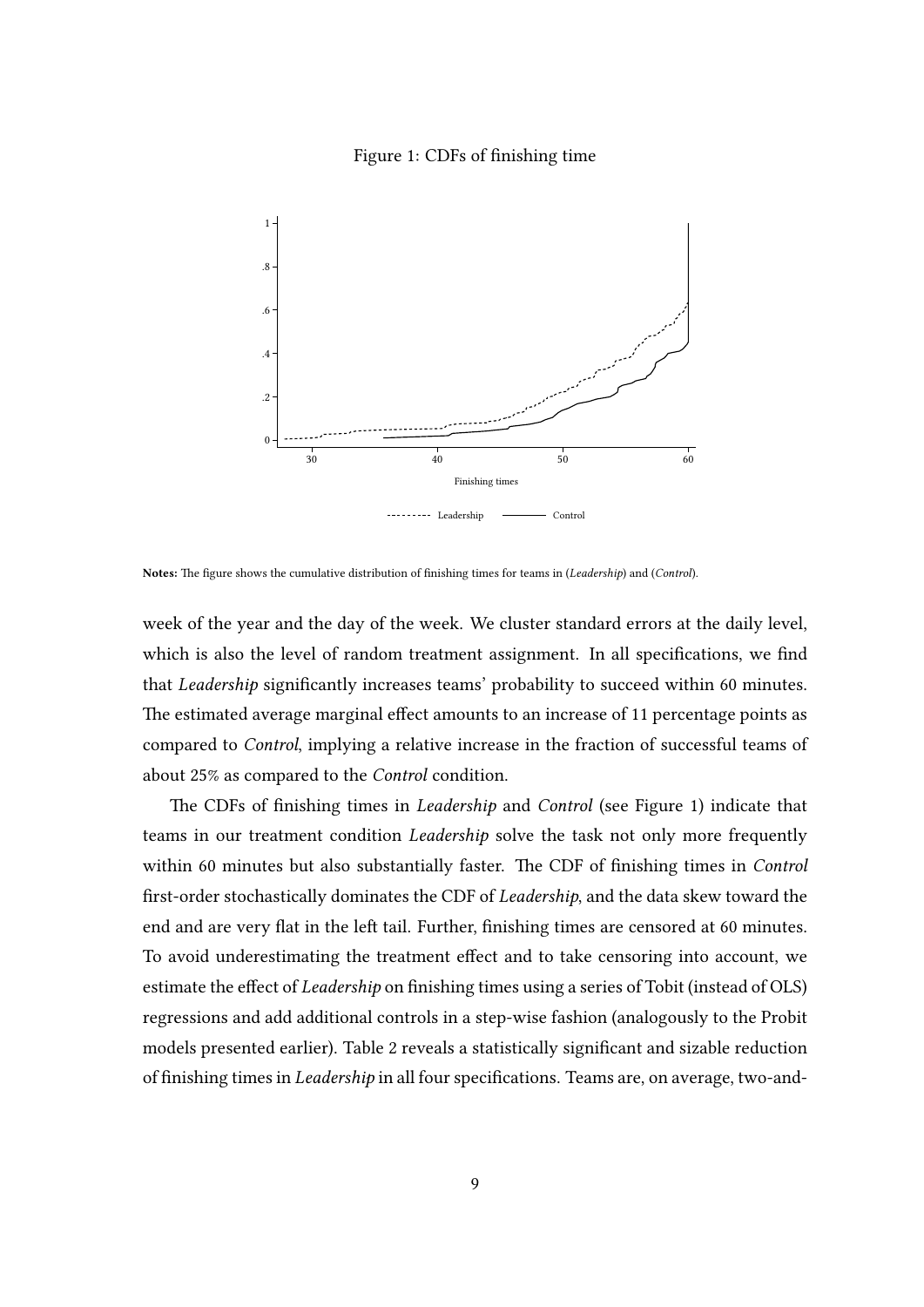|                                                                                |                       | Completed within 60 Minutes |                                     |                          | <b>Finishing Time</b>  |                                                |                         |                          |
|--------------------------------------------------------------------------------|-----------------------|-----------------------------|-------------------------------------|--------------------------|------------------------|------------------------------------------------|-------------------------|--------------------------|
|                                                                                | $\left(1\right)$      | (2)                         | (3)                                 | $\left( 4\right)$        | (5)                    | (6)                                            | (7)                     | (8)                      |
| Leadership                                                                     | $0.137***$<br>(0.045) | $0.137***$<br>(0.047)       | $0.125***$<br>(0.058)               | $0.108**$<br>(0.043)     | $-3.175***$<br>(0.912) | $-3.037***$<br>(0.873)                         | $-2.773**$<br>(1.137)   | $-2.551**$<br>(1.253)    |
| Mean in Control                                                                | 0.442                 | 0.442                       | 0.442                               | 0.442                    | 56.814                 | 56.814                                         | 56.814                  | 56.814                   |
| <b>Observations</b><br><b>Team Controls</b><br>Staff FE<br>Weekday and Week FE | 281<br>No<br>No<br>No | 281<br>Yes<br>No<br>No      | 281<br>Yes<br>Yes<br>N <sub>o</sub> | 281<br>Yes<br>Yes<br>Yes | 281<br>No<br>No<br>No  | 281<br>Yes<br>N <sub>0</sub><br>N <sub>0</sub> | 281<br>Yes<br>Yes<br>No | 281<br>Yes<br>Yes<br>Yes |

<span id="page-10-0"></span>Table 2: Team performance (completion and finishing time)

**Notes:** The table displays average marginal effects from Probit regressions of whether a team completed the task within 60 minutes (Columns (1)–(4)) and Tobit regressions of<br>finishing time (Columns (5)–(8)) on our *Leader* (group size, share of male participants, experience with escape games, median age, language spoken, private versus team-building events, actively taken walkie-talkie), staff, weekday, and week fixed effects are included.

a-half minutes faster, which is equivalent to an increase of about 75% of teams' remaining times.

Finally, Figure [2](#page-11-0) provides the results from a hazard model (survival analyses) in which finishing the task is considered the "hazard." The figure illustrates hazard rates of completing the task, conditional on not yet having it completed, separately for both conditions. It shows that for both treatments, the hazard rate is increasing over time (until shortly before the end). Teams' likelihood of completion naturally increases the more time they have invested but decreases in the last five minutes, conditional on the fact that they have not yet found the solution. Most importantly, the figure reveals a striking absolute difference in the hazard rates between Leadership and Control. At any given point in time, teams that were encouraged to select a leader face a higher chance of eventually completing the task successfully. The gap between hazard rates in *Leadership* and Control starts to widen around the 40–45 minute mark, indicating that leadership most likely affected teams below the top performers and more so teams with intermediate finishing times. We do not find that leadership substantially improved team performance at the lower end of the performance distribution.

### 3.2 Robustness

To explore the robustness of our estimates from the two previous sections, we perform an (even more conservative) randomization inference exercise [\(Young, 2019\)](#page-24-1). In our data, we randomly assign each team to either condition independently of the condition teams were actually assigned to. We then estimate the effect of Leadership for this counterfac-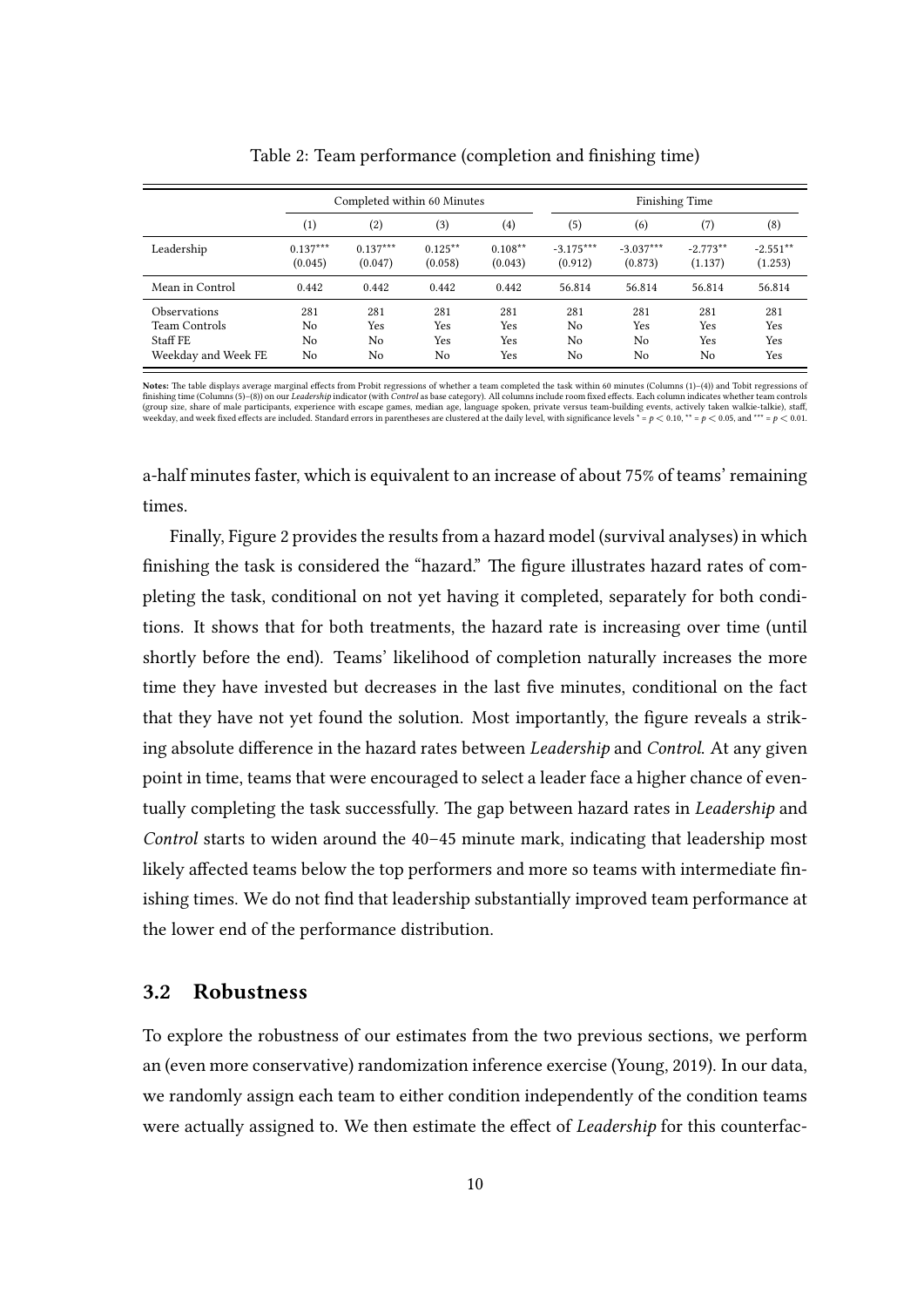#### <span id="page-11-0"></span>Figure 2: Hazard rates of finishing the task



Notes: The figure shows the hazard rates of finishing the task (conditional on not having finished yet) separately for teams we randomly encouraged to select a leader (Leadership) and teams in the Control condition.

tual. We repeat this procedure 10,000 times, generating a distribution of counterfactual estimates we can compare to our "true" estimate. Figure [3](#page-12-1) plots the distributions for teams' finishing times. The kernel density estimate is centered at zero and appears normally distributed. The vertical solid line indicates the observed effects based on the true treatment assignment. As can be seen, the observed effects are "extreme" such that we can confidentially reject the null hypothesis of no effect of our actual treatment (p-value  $= 0.0315$ .

Further robustness analyses are relegated to the Appendix. Appendix Table [A.1](#page-25-0) re-peats the specifications from Table [2](#page-10-0) but excludes 12 teams, for which ETR staff did not implement the randomly assigned treatment correctly. Our conclusions remain unaffected. Appendix Table [A.2](#page-25-1) shows the results from linear probability models (instead of the earlier used Probit regressions) to estimate the probability of our treatment on a team's success and a generalized linear model with log link to account for the count-like data structure, with finishing times as the dependent variable. The effect of our leadership intervention is of a similar magnitude and significance as reported in Table [2.](#page-10-0) Further, we study heterogeneity in reactions to the treatment. Figure [A.1](#page-9-0) sheds light on whether teams in corporate bookings react differently to the treatment than teams in private book-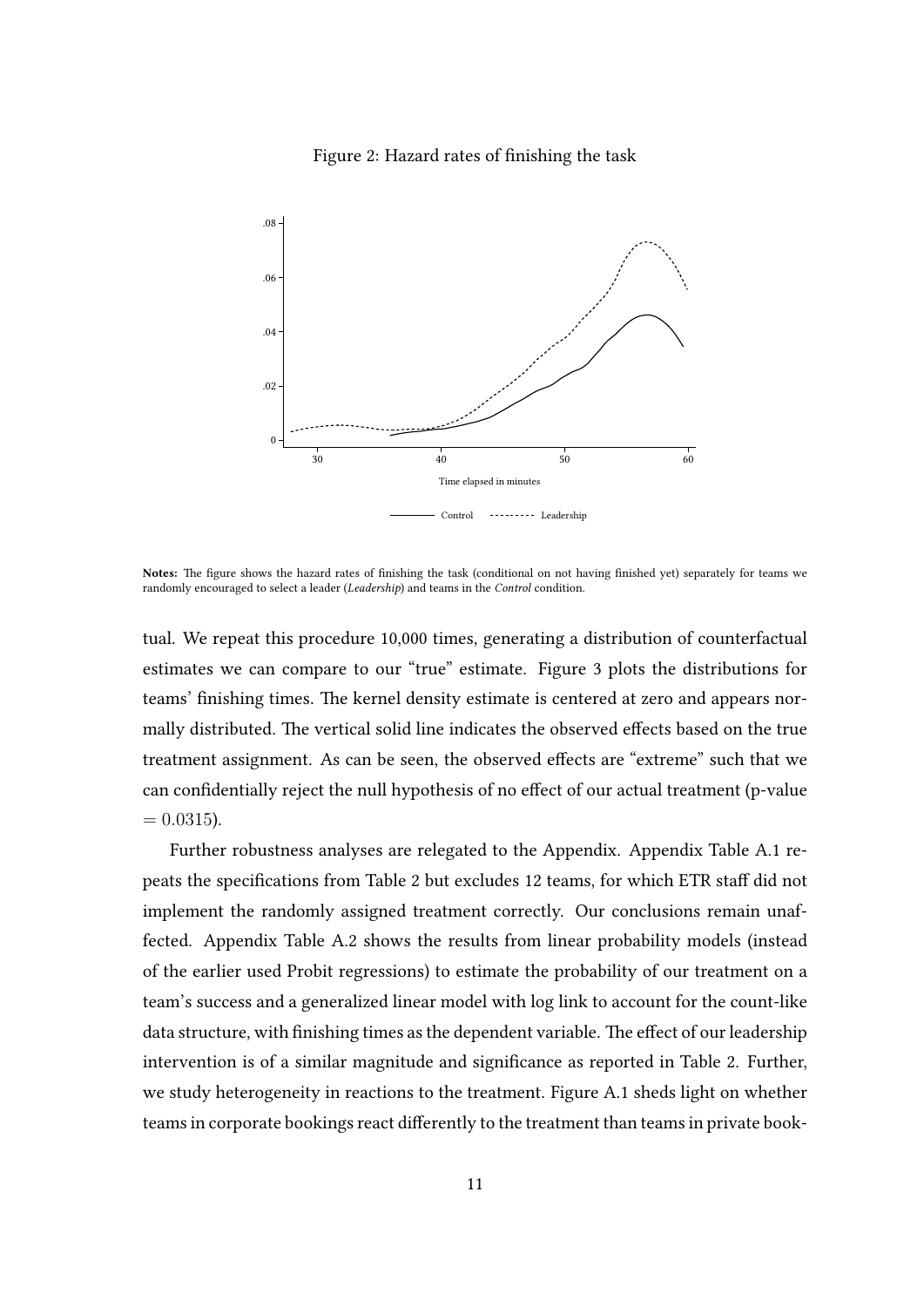#### <span id="page-12-1"></span>Figure 3: Randomization inference



Notes: The figure plots the distributions of the effect sizes of Leadership on teams' finishing time using 10,000 repetitions of randomly assigning treatment. The effect size is teams' change in the finishing time; the vertical solid line indicates the treatment effect observed in the experiment.

ings. Both, private and corporate teams benefit similarly from Leadership (see Appendix Tables [A.3](#page-27-0) and [A.4\)](#page-28-0). Tables A.3 and [A.4](#page-28-0) also show that there are no strong differences in the efficacy of Leadership based on other underlying team characteristics.<sup>[12](#page-12-2)</sup>

## <span id="page-12-0"></span>4 Mechanisms

## 4.1 The framing of leadership functions

As described in Section [2.2,](#page-6-2) we framed the role of leaders differently in the two subtreatments, Motivation and Coordination. In Motivation, we suggested that the group may want to choose a leader "…who takes over the leading role and consistently motivates the team", while in sub-treatment Coordination, the leader was supposed to "…consistently coordinate the team." In Table [3,](#page-13-0) we estimate the effect of each sub-treatment separately. Our findings show that both sub-treatments are similarly effective. The average marginal

<span id="page-12-2"></span> $12$ Only 1 out of the 14 interaction terms (the interaction with whether a team speaks German in the regression for completing the task within 60 minutes) is negative and statistically signicant at the 5% level. The result should, however, be taken with a grain of salt, as only a small minority of teams does not speak German.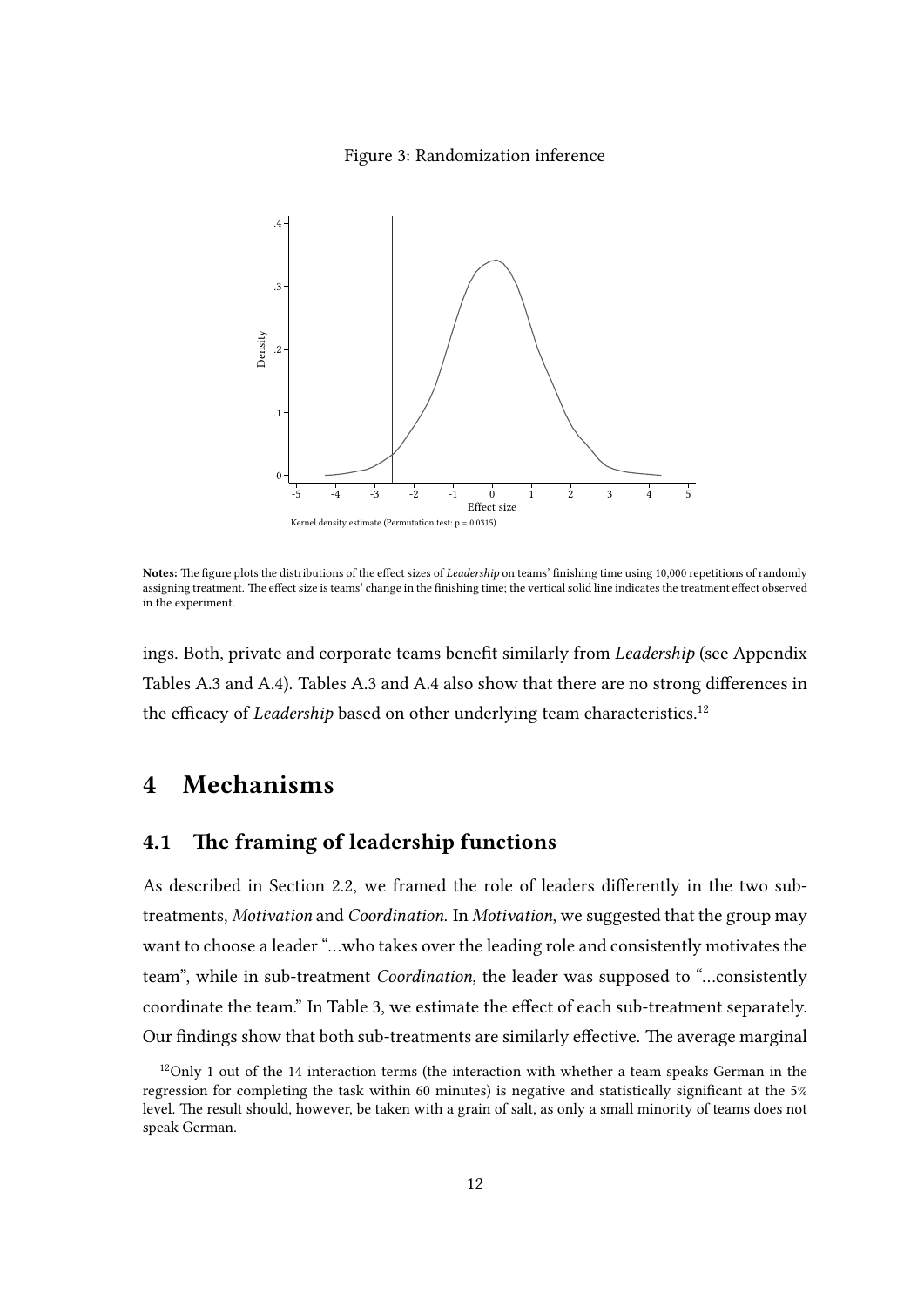|                           | Completed within 60 Minutes<br>(1) | <b>Finishing Time</b><br>(2)    |
|---------------------------|------------------------------------|---------------------------------|
| Motivation                | $0.134***$                         | $-3.482**$                      |
| Coordination              | (0.053)<br>$0.093**$<br>(0.042)    | (1.588)<br>$-2.015*$<br>(1.198) |
| Mean in Control           | 0.442                              | 56.814                          |
| Observations              | 281                                | 281                             |
| Team Controls             | Yes                                | Yes                             |
| Staff FE                  | Yes                                | Yes                             |
| Weekday and Week FE       | Yes                                | Yes                             |
| Motivation = Coordination | $p = 0.316$                        | $p = 0.201$                     |

<span id="page-13-0"></span>

|  |  |  | Table 3: Effects of motivation and coordination on team performance |  |  |  |
|--|--|--|---------------------------------------------------------------------|--|--|--|
|  |  |  |                                                                     |  |  |  |

Notes: The table displays coefficients from Probit (of whether a team completed the task within 60 minutes) and Tobit (finishing time) regressions of performance indicators on our treatment indicator (with Control as base category). All columns include room xed eects. Each column indicates whether team controls (group size, share of male participants, experience with escape games, median age, language spoken, private versus team-building events, actively taken walkie-talkie), staff, weekday, and week fixed effects are included. Standar

effect of *Motivation* (*Coordination*) in our Probit specifications in Column (1) amounts to 13.4 (9.3) percentage points, and finishing times are also significantly reduced in both sub-treatments. A post-estimation Wald test cannot reject the equality of coefficients in either case. Hence, leadership encouragement per se rather than making participants aware of the importance of certain leadership functions is responsible for the observed performance increase.[13](#page-13-1)

## 4.2 Choosing a leader

Next, we investigate whether those teams that actually chose a leader also perform better. Around 50% of the teams encouraged to choose a leader do so before working on the task, whereas we did not observe a single team explicitly choosing a leader in Control before teamwork began. Regression analyses in Appendix Table [A.5](#page-29-0) further indicate that the immediate choice of a leader does not relate systematically to observable team characteristics.[14](#page-13-2)

<span id="page-13-1"></span> $13$ As the treatment difference between *Coordination* and *Motivation* was rather subtle, it is an interesting avenue for future research to investigate whether a stronger and more salient framing of these functions can expand on the overall effect of leadership we detected.

<span id="page-13-2"></span> $14$ Similarly, as shown in Appendix Table [A.5,](#page-29-0) Column  $(3)$ , observable team characteristics have limited predicted power for the chosen leader's gender (fewer male teams, older teams, and non-German-speaking teams are more likely to select a female leader). Further note that our design was not tailored to measure the impact of different leadership characteristics (as these are endogenously determined in our setting) and as we have only very limited knowledge about the leader's observable characteristics (research assistants only took note of the leader's gender). We thus consider the discussion on who is chosen as a leader an interesting question for future research.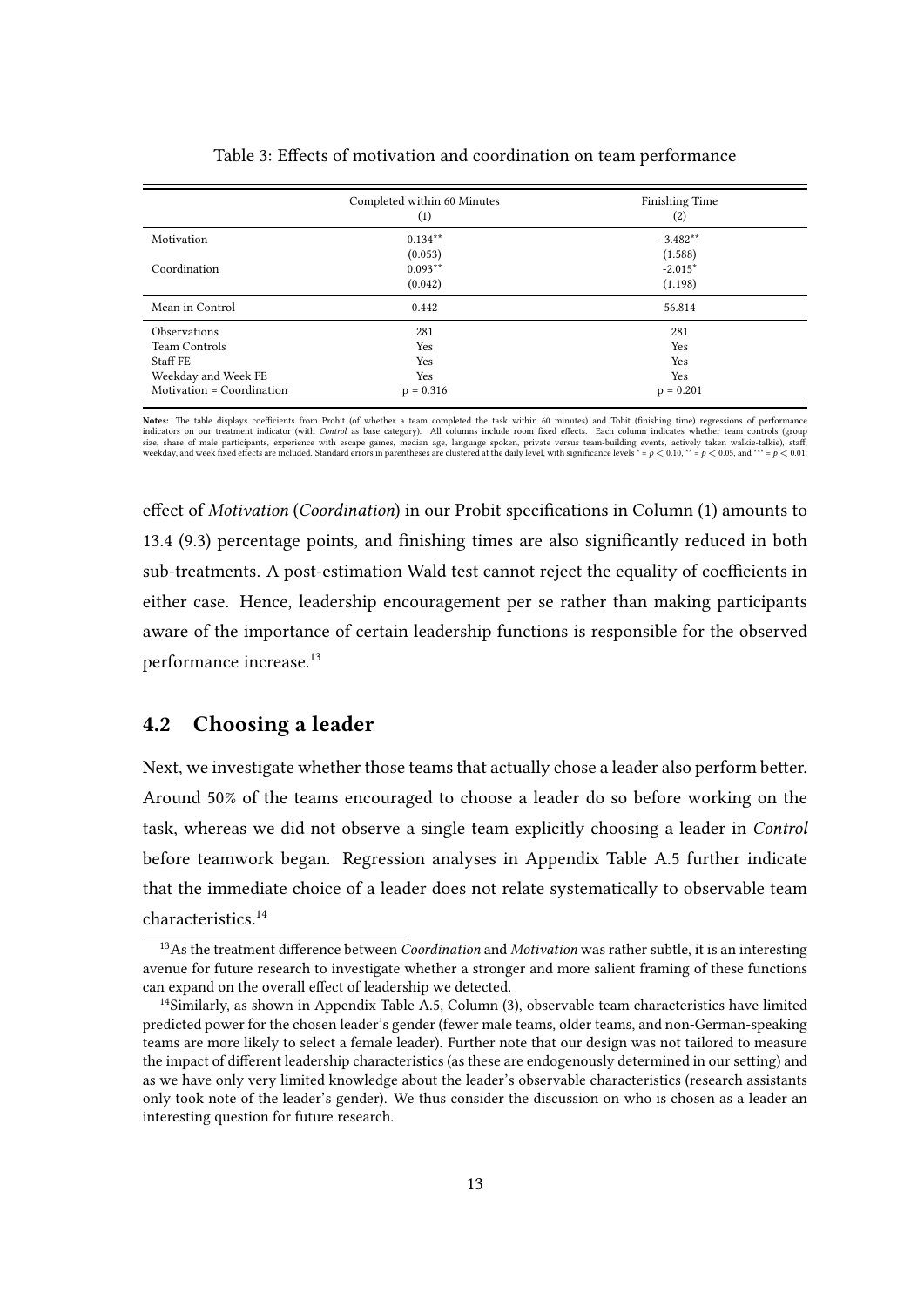#### <span id="page-14-0"></span>Figure 4: CDFs of finishing times



Notes: The figure shows the cumulative distribution of finishing times of treated teams that chose a leader immediately (Leadership LCI), teams that were assigned to treatment but did not choose a leader immediately (Leadership LNCI), and teams that were assigned to Control.

As choosing a leader is equally likely in both sub-treatments (see Appendix Table [A.5,](#page-29-0) Column (2)), we again focus on our main treatment condition Leadership. Figure [4](#page-14-0) shows the CDFs of finishing times in *Leadership* depending on whether a leader was chosen immediately (LCI) or not chosen immediately (LNCI) as well as finishing times of teams in Control. The figure illustrates two interesting findings. First, independent of whether teams immediately decided on a leader or not, team performance improves both on the intensive margin (Mann-Whitney: LCI versus Control, *p <* 0*.*01; LNCI versus Control,  $p\,<\,0.10$ ) and the extensive margin (Pearson  $\chi^2$ : LCI versus *Control, p*  $\,<\,0.01;$  LNCI versus Control, *p <* 0*.*05). Second, teams that were encouraged to choose a leader and chose a leader immediately (LCI) tend to outperform teams that were encouraged but did not chose a leader immediately (LNCI) at the intensive margin (Mann-Whitney: LCI versus LNCI,  $p =$  0.09) but less so at the extensive margin (Pearson  $\chi^2$ : LCI versus LNCI,  $p = 0.51$ .<sup>[15](#page-14-1)</sup>

<span id="page-14-1"></span> $15$ To avoid study awareness and preserve the nature of a natural field experiment, we did not ask teams at any later stage whether they chose a leader. Hence, LNCI and Control teams may be composed of teams that never chose a leader and teams that chose a leader at a later stage while performing the task.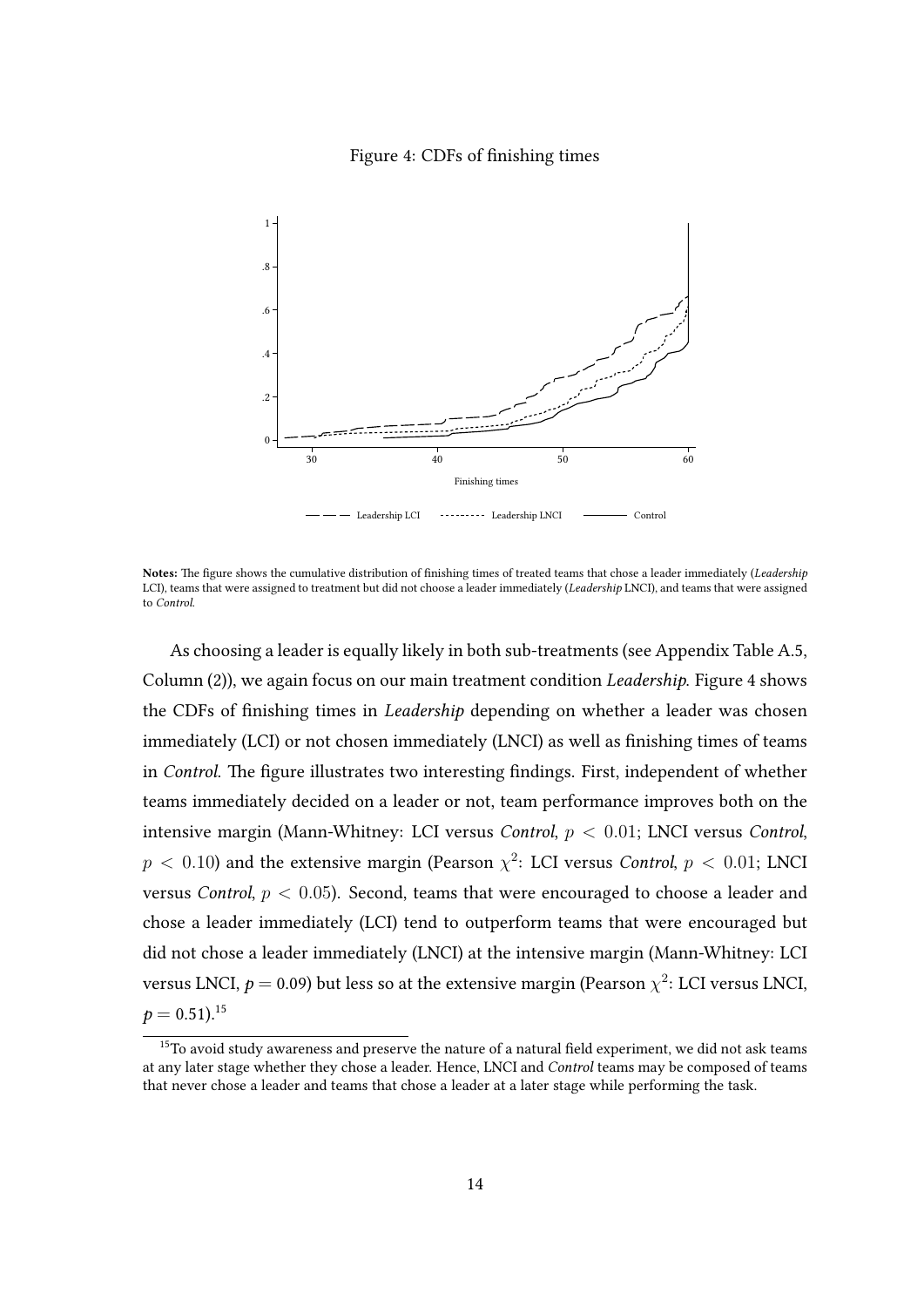|                           | Completed within 60 Minutes<br>(1) | <b>Finishing Time</b><br>(2) |
|---------------------------|------------------------------------|------------------------------|
| Panel A. OLS (ITT)        |                                    |                              |
| Leadership                | $0.112***$                         | $-1.326*$                    |
|                           | (0.048)                            | (0.744)                      |
| Panel B. 2SLS (2nd Stage) |                                    |                              |
| Chose Leader Immediately  | $0.145***$                         | $-2.761***$                  |
|                           | (0.073)                            | (1.067)                      |
| Mean in Control           | 0.442                              | 56.814                       |
| <b>Observations</b>       | 281                                | 281                          |
| <b>Team Controls</b>      | Yes                                | Yes                          |
| Staff FE                  | Yes                                | Yes                          |
| Weekday and Week FE       | Yes                                | Yes                          |
| Kleibergen-Paap Wald F    | 604.7                              | 604.7                        |

#### <span id="page-15-0"></span>Table 4: Effects of leadership on team performance

Notes: The table displays coefficients from OLS (Panel A) and 2SLS (Panel B) regressions of whether a team solved the task within 60 minutes or finishing times on our treatment indicator (with Control as base category). For 2SLS we follow the procedure outlined in Angrist and Pischke (2008): we rst predict the probability of immediately choosing a leader using all control variables and fixed effects as well as our treatment indicator in a Probit model. We then use these nonlinear fitted values as instruments in the second stage. All columns include room fixed effects. Each column indicates whether team controls (group size, share of male participants, experience with escape games, median age.<br>language spoken, private versus team-building ev clustered at the daily level, with significance levels  $* = p < 0.10$ ,  $** = p < 0.05$ , and  $** = p < 0.01$ .

To analyze whether teams that immediately chose a leader were more successful, we follow the procedure recommended in [Angrist and Pischke](#page-20-10) [\(2008,](#page-20-10) p. 142) and employ a two-stage approach. In the first step, we predict the probability of immediately choosing a leader using a Probit model (accounting for the same fixed effects and control variables as in our previous specifications). In the second step, we use these non-linear fitted values as instruments and estimate their impact on team performance. Table [4](#page-15-0) presents the results from OLS and 2SLS regressions for comparison. Panel A reports the intentionto-treat (ITT) estimates of regressing a dummy on whether a team completed the task within 60 minutes (Column  $(1)$ ) or the finishing time (Column  $(2)$ ) on being assigned to the Leadership condition. Panel B contains the 2SLS results of the second stage. Further, the table displays the means of dependent variables in Control and a Kleibergen-Paap Wald F-statistic of 604*.*7, indicating that the instrument appears relevant. Column (1) shows that the OLS ITT estimate in Panel A amounts to 0.112, while the coefficient for the instrumented choice of a leader in Panel B is 0.145. Further, the results in Column (2) indicate that the coefficient of immediately choosing a leader in Panel B is larger than the ITT estimate in Panel A, indicating that teams choosing a leader immediately are indeed more successful and solve the task substantially faster.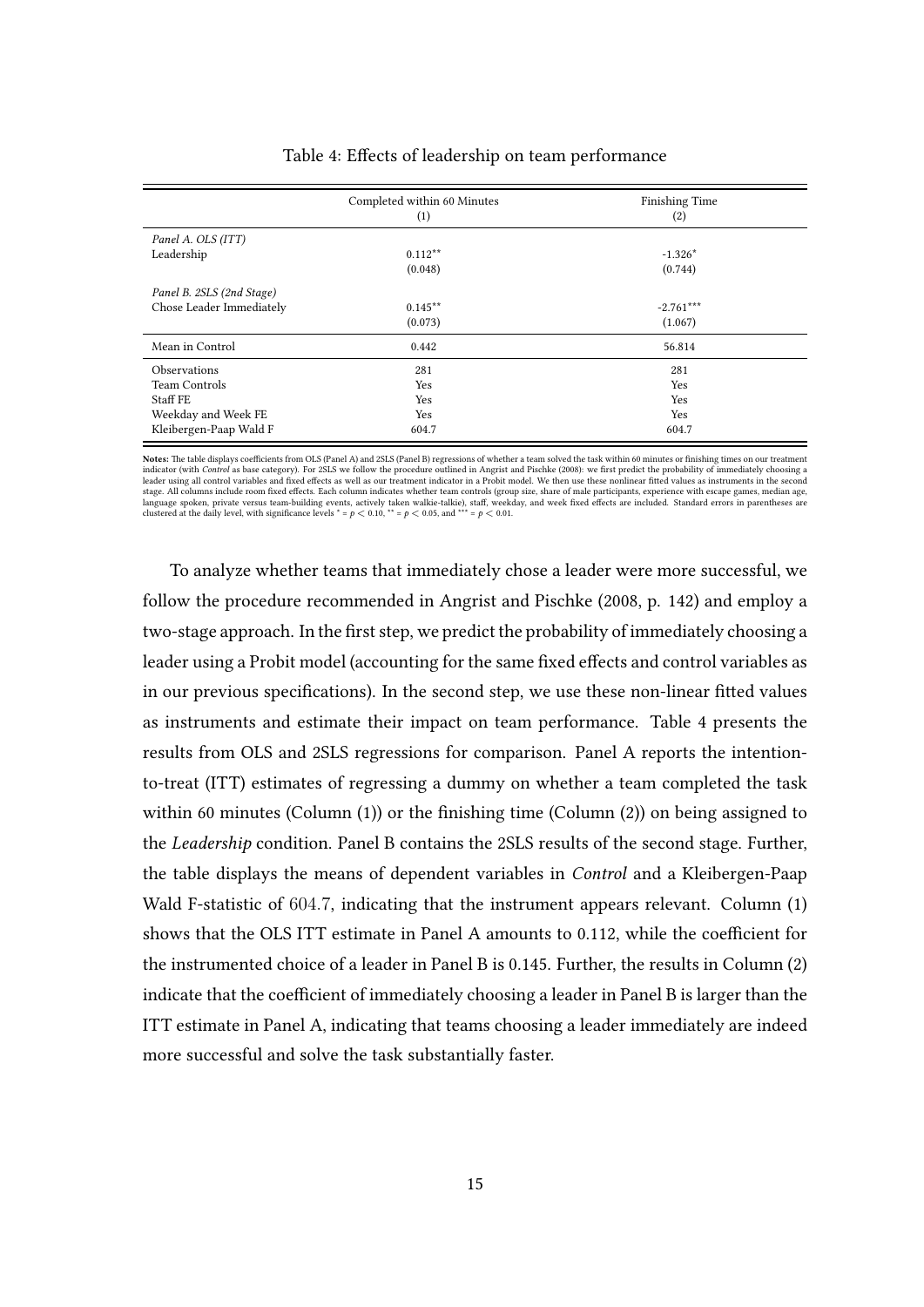### 4.3 Leaders and their impact

Although our experiment was mainly designed to test the causal impact of a simple leadership encouragement on team performance, we collected additional measures that allow us to discuss how the performance increase through leadership potentially comes about. Most importantly, our research assistants took notes on teams' tendency to work together and to search individually for information. Acquiring information individually may be beneficial if the team is well organized and exchanges the collected information, while working together may indicate joint acquisition or reflection on ideas, which may be less relevant when teams are well organized. Table [5](#page-17-1) shows estimates from OLS and 2SLS regressions (using to the same approach as in Table [4\)](#page-15-0) for the impact of Leadership and of choosing a leader on teams' (standardized) tendency to work together and search individually for information. The ITT estimate in Column  $(1)$ , Panel A shows that being assigned to the *Leadership* condition has a significant negative effect on team members' tendency to work together, and this effect is even more pronounced when they chose a leader (Column (1), Panel B).

The ITT estimate shown in Column (2), Panel A further indicates that our Leadership encouragement increased teams' propensity to search individually and even more so when they chose a leader. This suggests that our leadership encouragement is effective because it increases teams' tendency to choose a leader and changes their strategy to acquire and process information, particularly for those that chose a leader. As, overall, leadership results in a substantial performance increase, teams that changed their strategies to acquire and process information in *Leadership* were likely also better organized. In line with this reasoning, we observe that teams in Leadership seem to rate their team coordination by about 0.325 standard deviations better than teams in *Control* (see Appendix Table [A.6,](#page-30-0) Column (5), in which we use teams' responses to the short customer survey).

Finally, our setting also allows us to study whether leaders affect how much teams rely on external help. Recall that in the task all teams can request up to five hints by contacting ETR staff using a walkie-talkie if they get stuck. In Table [6,](#page-18-0) we present regression results regarding the impact of Leadership on the number of hints and the timing of requesting these hints. The results in Column  $(1)$  report the total number of hints requested as the outcome variable. There is no significant difference between teams in our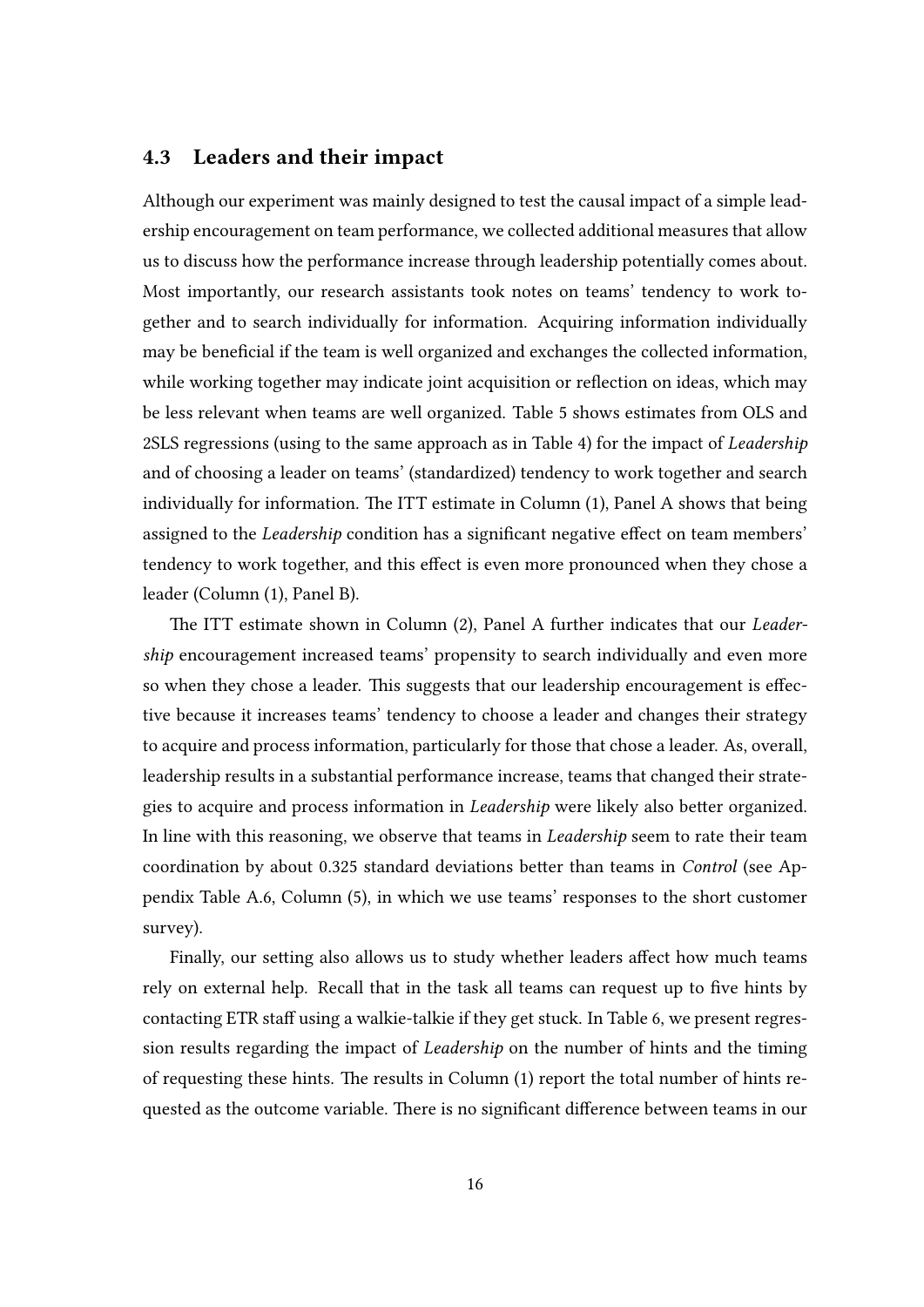|                           | <b>Standing Together</b><br>(1) | <b>Individual Search</b><br>(2) |
|---------------------------|---------------------------------|---------------------------------|
| Panel A. OLS (ITT)        |                                 |                                 |
| Leadership                | $-0.220**$                      | $0.234***$                      |
|                           | (0.107)                         | (0.106)                         |
| Panel B. 2SLS (2nd Stage) |                                 |                                 |
| Chose Leader Immediately  | $-0.417**$                      | $0.375*$                        |
|                           | (0.174)                         | (0.210)                         |
| Observations              | 279                             | 279                             |
| Team Controls             | Yes                             | Yes                             |
| Staff FE                  | Yes                             | Yes                             |
| Weekday and Week FE       | Yes                             | Yes                             |
| Kleibergen-Paap Wald F    | 692.5                           | 692.5                           |

#### <span id="page-17-1"></span>Table 5: Effects of leadership on team organization

Notes: The table displays coefficients from OLS (Panel A) and 2SLS (Panel B) regressions of how much teams stand together and search individually on our treatment indicator (with *Control* as base category). All variables are standardized with mean zero and a standard deviation of one. For 2SLS, we follow the procedure outlined by Angrist and<br>Pischke (2008): we first predict the probability o (group size, share of male participants, experience with escape games, median age, language spoken, private versus team-building events, actively taken walkie-talkie), staff, weekday, and week fixed effects are included.

Leadership and Control condition. Additionally, the analyses in Columns (2) to (6) suggest Leadership has also a very minor influence on the timing of hints. We thus conclude that Leadership improves team performance without negatively affecting the originality of provided solutions.

## <span id="page-17-0"></span>5 Conclusion

This work exploits the unique opportunity to study the causal effect of leadership in a non-routine analytical team task. Motivated by the recent shift in firm organization [\(Guadalupe and Wulf, 2010\)](#page-22-0) from vertical to horizontal team-based structures, we investigate whether performance in teams can be improved by a simple encouragement to choose a leader before teamwork begins. We conducted a large-scale natural field experiment [\(Harrison and List, 2004\)](#page-22-6) with 281 teams performing an escape challenge, in which we randomly assigned teams to a *Leadership* encouragement or *Control* condition. We document a substantial and robust positive influence of leadership. Asking teams to decide on a leader improves performance on both the extensive and intensive margin.

We find that in the *Leadership* condition,  $63\%$  of teams complete the task within the given time limit, while only 44% of teams do so in Control. Further, teams in Leadership complete the task substantially faster. The time remaining until the deadline is about 75% larger. The observed treatment effect was mostly driven by teams immediately following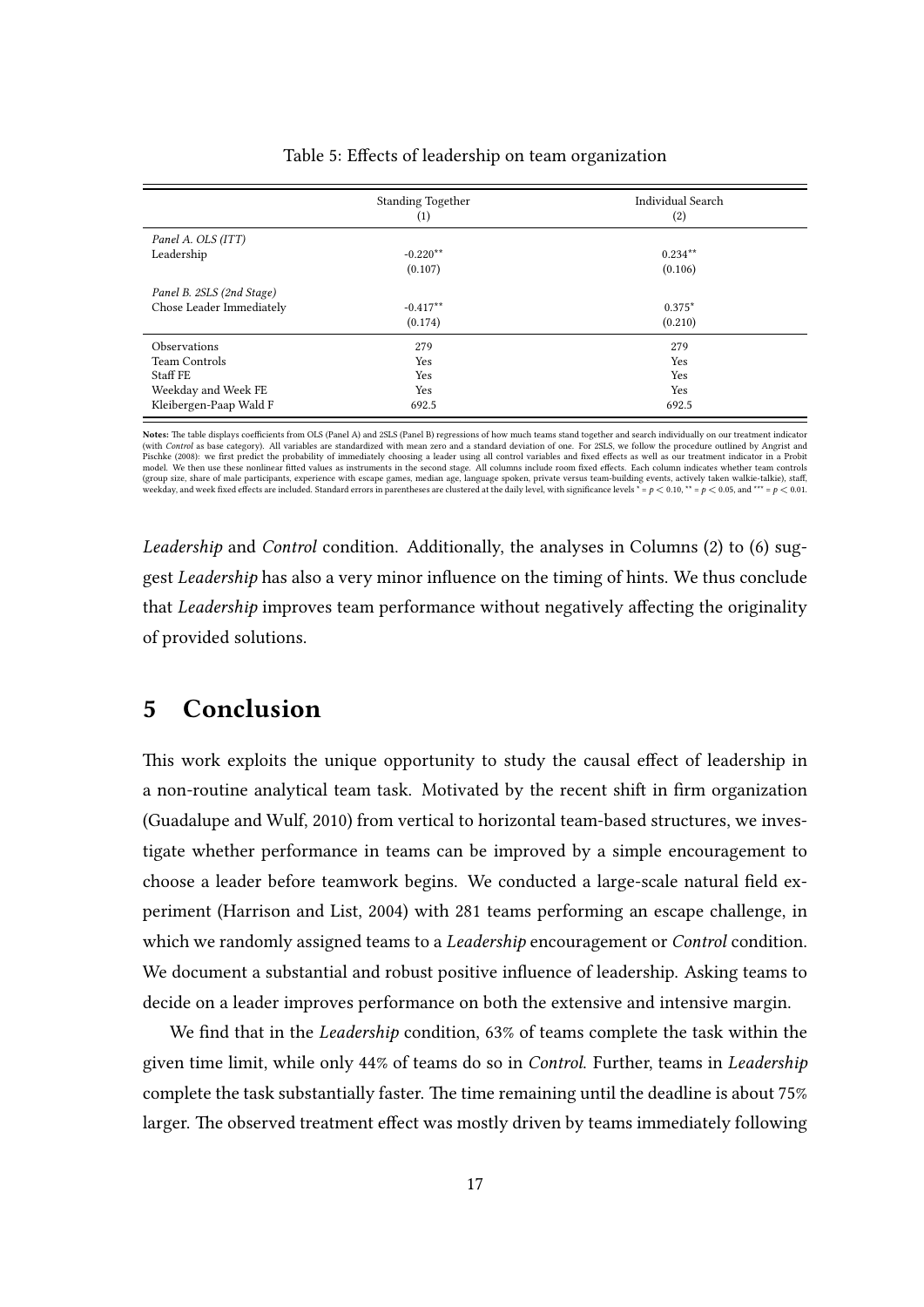|                           | Hints<br>(1) | 1st Hint<br>(2) | 2nd Hint<br>(3) | 3rd Hint<br>(4) | 4th Hint<br>(5) | 5th Hint<br>(6) |
|---------------------------|--------------|-----------------|-----------------|-----------------|-----------------|-----------------|
| Panel A. OLS (ITT)        |              |                 |                 |                 |                 |                 |
| Leadership                | 0.047        | 0.386           | 0.614           | $-0.172$        | $-0.074$        | $-0.159$        |
|                           | (0.146)      | (1.455)         | (1.425)         | (1.160)         | (0.589)         | (0.275)         |
| Panel B. 2SLS (2nd Stage) |              |                 |                 |                 |                 |                 |
| Chose Leader Immediately  | $-0.087$     | 1.077           | 0.536           | 0.099           | 0.317           | $-0.315$        |
|                           | (0.225)      | (2.212)         | (1.993)         | (1.597)         | (0.922)         | (0.413)         |
| Mean in Control           | 3.421        | 21.175          | 35.115          | 47.264          | 54.518          | 58.815          |
| <b>Observations</b>       | 281          | 281             | 281             | 281             | 281             | 281             |
| Team Controls             | <b>Yes</b>   | <b>Yes</b>      | <b>Yes</b>      | <b>Yes</b>      | <b>Yes</b>      | Yes             |
| Staff FE                  | <b>Yes</b>   | Yes             | Yes             | <b>Yes</b>      | Yes             | Yes             |
| Weekday and Week FE       | <b>Yes</b>   | <b>Yes</b>      | Yes             | <b>Yes</b>      | Yes             | <b>Yes</b>      |
| Kleibergen-Paap Wald F    | 604.7        | 604.7           | 604.7           | 604.7           | 604.7           | 604.7           |

<span id="page-18-0"></span>Table 6: Effects of leadership on originality

Notes: The table displays coefficients from OLS (Panel A) and 2SLS (Panel B) regressions of whether a team solved the task within 60 minutes or finishing times on our treatment indicator (with Control as base category). For 2SLS, we follow the procedure described by Angrist and Pischke (2008): we rst predict the probability of choosing a leader immediately using all control variables and fixed effects as well as our treatment indicator using a Probit model. We then use these nonlinear fitted values as instruments. All<br>columns include room fixed effects. Each colu the daily level, with significance levels  $^* = p < 0.10$ ,  $^{**} = p < 0.05$ , and  $^{***} = p < 0.01$ .

the encouragement to choose a leader and came hand in hand with a change in team organization. The *Leadership* encouragement increased decentralized information acquisition and problem solving as well as improved team organization, without reducing the originality of solutions.

Apart from immediate implications for cost-effective improvements of team performance through leadership encouragement in practice, these findings also highlight many interesting avenues for future research. First, it appears natural to investigate the value of endogenous leadership as compared to an exogenous assignment of leaders. Second, and inspired by the changes in team organization identified in this work, there remain many interesting micro-aspects of leadership to be uncovered. For example, future work may study how leadership alters communication, task allocation, and heterogeneity in team members' effort provision as well as how particular leadership characteristics may causally affect team performance and team organization in non-routine tasks.<sup>[16](#page-18-1)</sup>

Further, building on previous work that has investigated the interaction of monetary incentives and particular leadership functions such as motivational speeches [\(Kvaløy](#page-22-7) [et al., 2015\)](#page-22-7) or verbal feedback [\(Manthei et al., 2019\)](#page-23-10), a fruitful avenue for future research lies in studying whether endogenous leadership in teams and team incentives are substitutes or complements. Finally, following theoretical arguments by [Hermalin](#page-22-10) [\(1998\)](#page-22-10)

<span id="page-18-1"></span><sup>&</sup>lt;sup>16</sup>For interesting recent contributions in this context, see, e.g., [De Paola et al.](#page-21-10) [\(2018\)](#page-21-10), [Fest et al.](#page-22-11) [\(2019\)](#page-22-11), and [Dur et al.](#page-21-11) (forthcoming).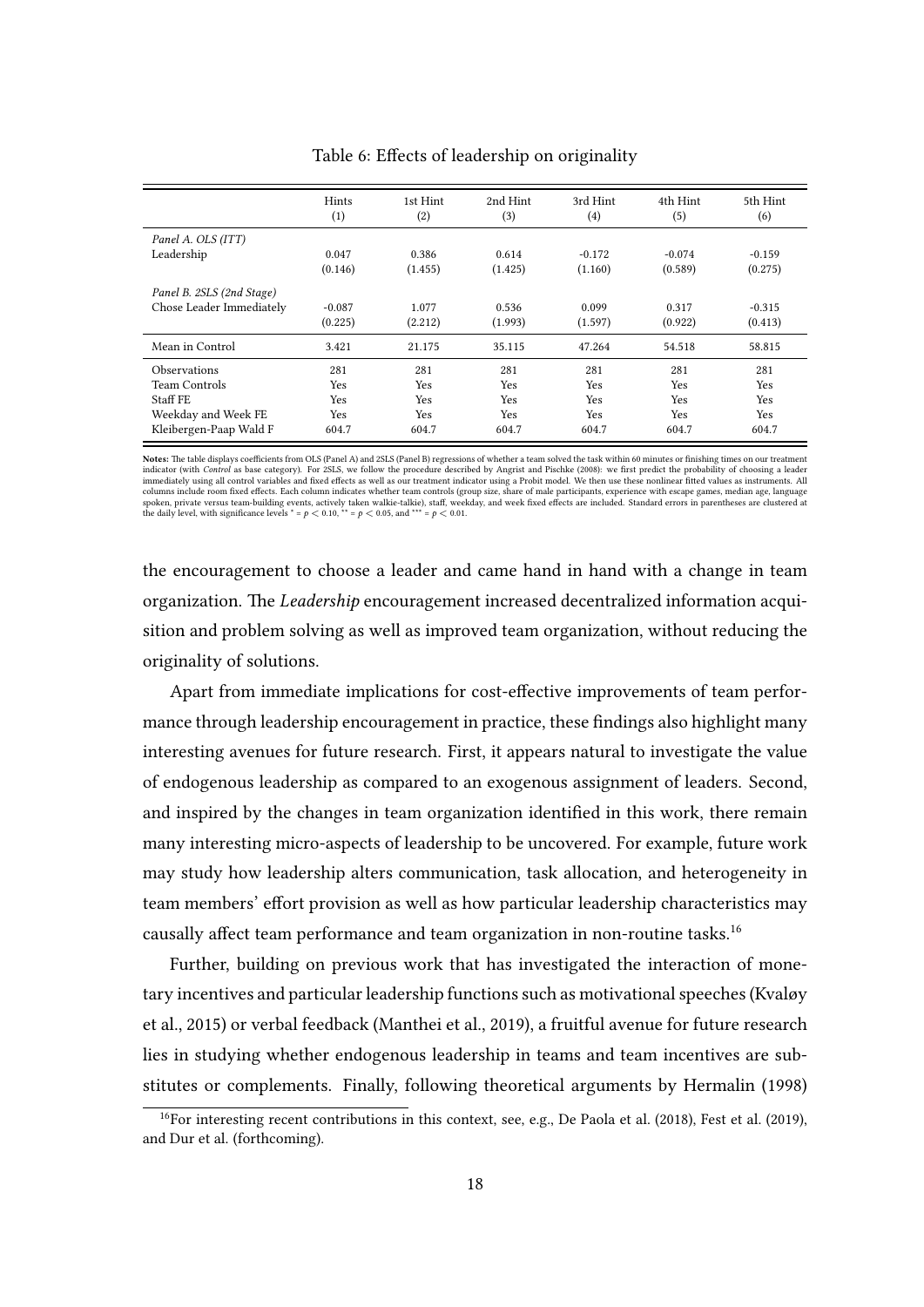and [Bolton et al.](#page-20-11) [\(2013\)](#page-20-11), it will be interesting to investigate which leadership styles most likely overcome information asymmetries among team members in complex teamwork and whether it matters that a leader is developing a team's strategy (see also [Van den](#page-23-11) [Steen, 2018\)](#page-23-11) and how the leader's legitimacy influences strategy implementation.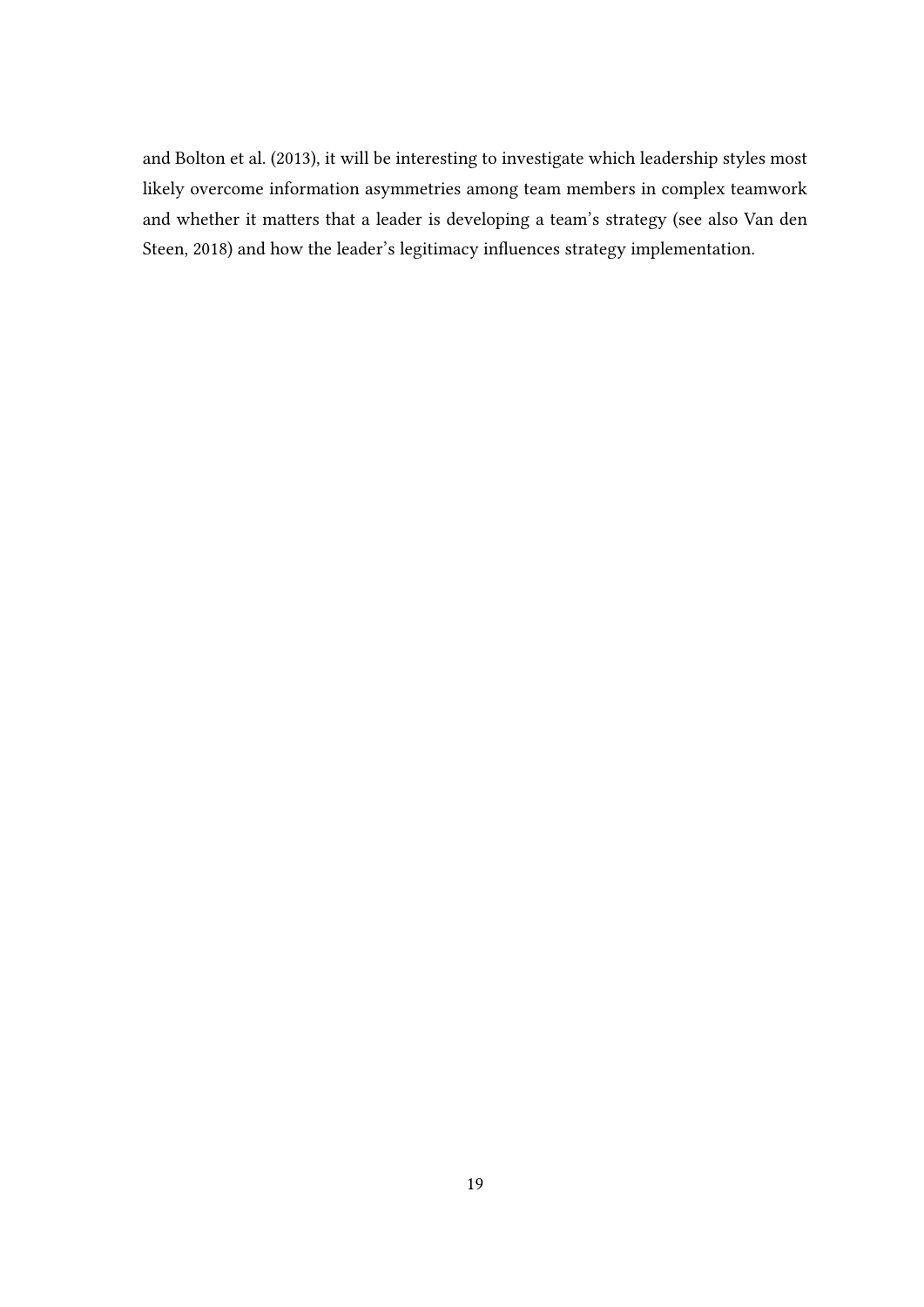# References

- <span id="page-20-10"></span>Angrist, J. D. and Pischke, J.-S. (2008). Mostly harmless econometrics: An empiricist's companion. Princeton University Press.
- <span id="page-20-5"></span>Antonakis, J., d'Adda, G., Weber, R., and Zehnder, C. (2021). Just words? Just speeches? On the economic value of charismatic leadership. Management Science, forthcoming.
- <span id="page-20-0"></span>Autor, D. H., Levy, F., and Murnane, R. J. (2003). The skill content of recent technological change: An empirical exploration. Quarterly Journal of Economics, 118(4):1279-1333.
- <span id="page-20-1"></span>Autor, D. H. and Price, B. (2013). The changing task composition of the US labor market: An update of Autor, Levy, and Murnane (2003). Working Paper.
- <span id="page-20-4"></span>Bass, B. M. (1990). From transactional to transformational leadership: Learning to share the vision. Organizational Dynamics, 18(3):19–31.
- <span id="page-20-2"></span>Bass, B. M. (1998). Transformational leadership: Industry, military, and education impact. New Jersey: Lawrence Erlbaum Associates.
- <span id="page-20-3"></span>Bass, B. M. (1999). Two decades of research and development in transformational leadership. European Journal of Work and Organizational Psychology, 8(1):9–32.
- <span id="page-20-11"></span>Bolton, P., Brunnermeier, M. K., and Veldkamp, L. (2013). Leadership, coordination, and corporate culture. Review of Economic Studies, 80(2):512–537.
- <span id="page-20-6"></span>Boudreau, L., Macchiavello, R., Minni, V., and Tanaka, M. (2021). Union leaders: Experimental evidence from myanmar. Working paper.
- <span id="page-20-9"></span>Bradler, C., Neckermann, S., and Warnke, A. J. (2019). Incentivizing creativity: A largescale experiment with performance bonuses and gifts. Journal of Labor Economics, 37(3):793–851.
- <span id="page-20-7"></span>Brandts, J. and Cooper, D. J. (2007). It's what you say, not what you pay: An experimental study of manager-employee relationships in overcoming coordination failure. *Journal* of the European Economic Association, 5(6):1223–1268.
- <span id="page-20-8"></span>Brandts, J., Cooper, D. J., and Fatas, E. (2007). Leadership and overcoming coordination failure with asymmetric costs. Experimental Economics, 10(3):269–284.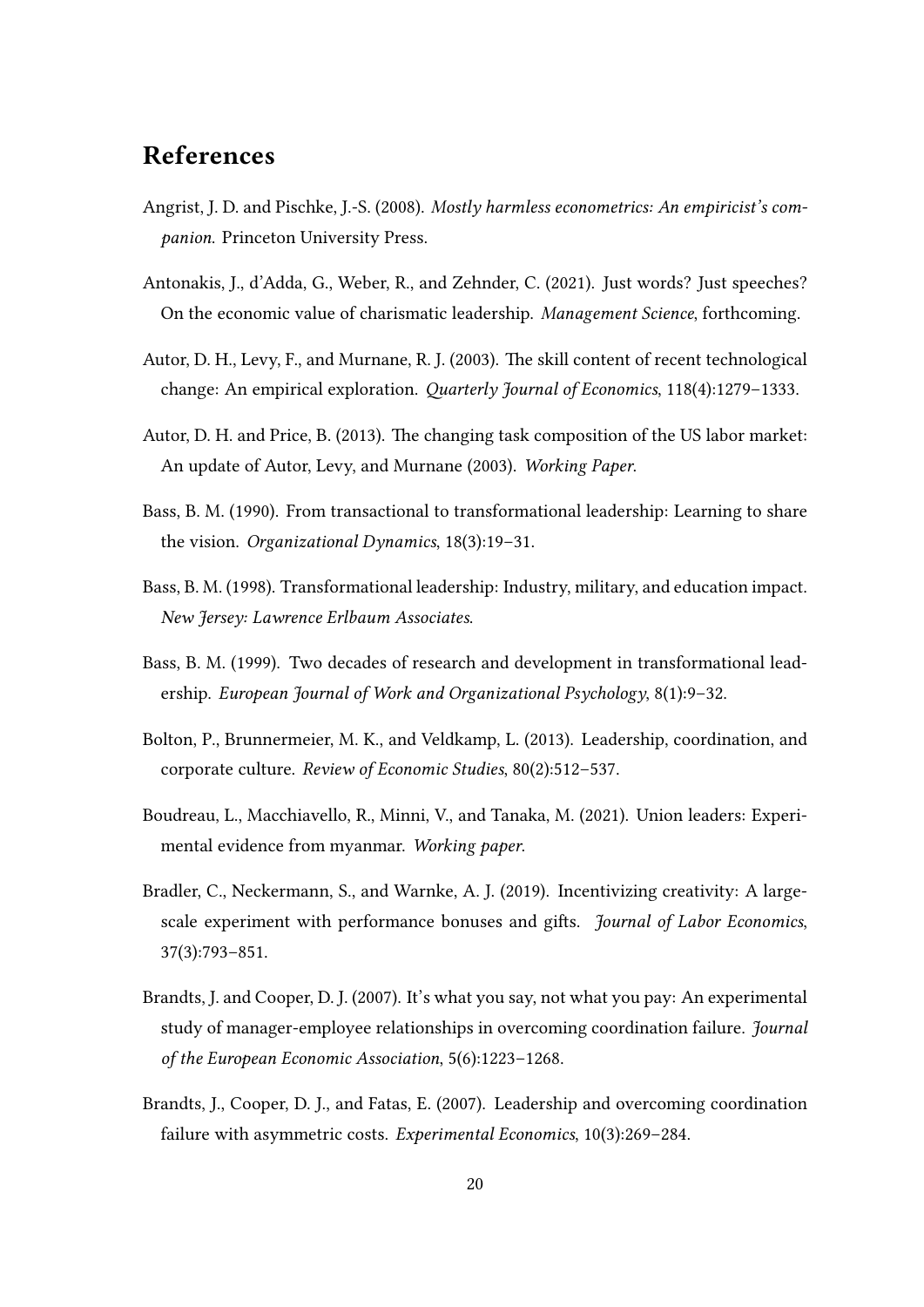- <span id="page-21-4"></span>Brandts, J., Cooper, D. J., and Weber, R. A. (2015). Legitimacy, communication, and leadership in the turnaround game. Management Science, 61(11):2627–2645.
- <span id="page-21-3"></span>Cartwright, E., Gillet, J., and Van Vugt, M. (2013). Leadership by example in the weak-link game. Economic Inquiry, 51(4):2028–2043.
- <span id="page-21-8"></span>Charness, G. and Grieco, D. (2019). Creativity and incentives. Journal of the European Economic Association, 17(2):454–496.
- <span id="page-21-2"></span>Cooper, D. J. (2006). Are experienced managers experts at overcoming coordination failure? Advances in Economic Analysis & Policy, 5(2).
- <span id="page-21-5"></span>Cooper, D. J., Hamman, J. R., and Weber, R. A. (2020). Fool me once: An experiment on credibility and leadership. The Economic Journal, 130(631):2105-2133.
- <span id="page-21-10"></span>De Paola, M., Gioia, F., and Scoppa, V. (2018). Teamwork, leadership and gender. Technical report, IZA Discussion Papers.
- <span id="page-21-6"></span>Dessein, W. (2007). Why a group needs a leader: Decision–making and debate in committees. Available at SSRN 1133812.
- <span id="page-21-0"></span>Druskat, V. U. and Wheeler, J. V. (2003). Managing from the boundary: The effective leadership of self-managing work teams. Academy of Management Journal, 46(4):435– 457.
- <span id="page-21-11"></span>Dur, R., Kvaloy, O., and Schöttner, A. (forthcoming). Labor-market conditions and leadership styles. Managment Science.
- <span id="page-21-7"></span>Englmaier, F., Grimm, S., Grothe, D., Schindler, D., and Schudy, S. (2021). The efficacy of tournaments for non-routine team tasks. CEPR Discussion Paper 16360.
- <span id="page-21-1"></span>Englmaier, F., Grimm, S., Schindler, D., and Schudy, S. (2018). The effect of incentives in non-routine analytical team tasks-evidence from a field experiment. CEPR Discussion Paper 13226.
- <span id="page-21-9"></span>Erat, S. and Gneezy, U. (2016). Incentives for creativity. Experimental Economics, 19(2):269–280.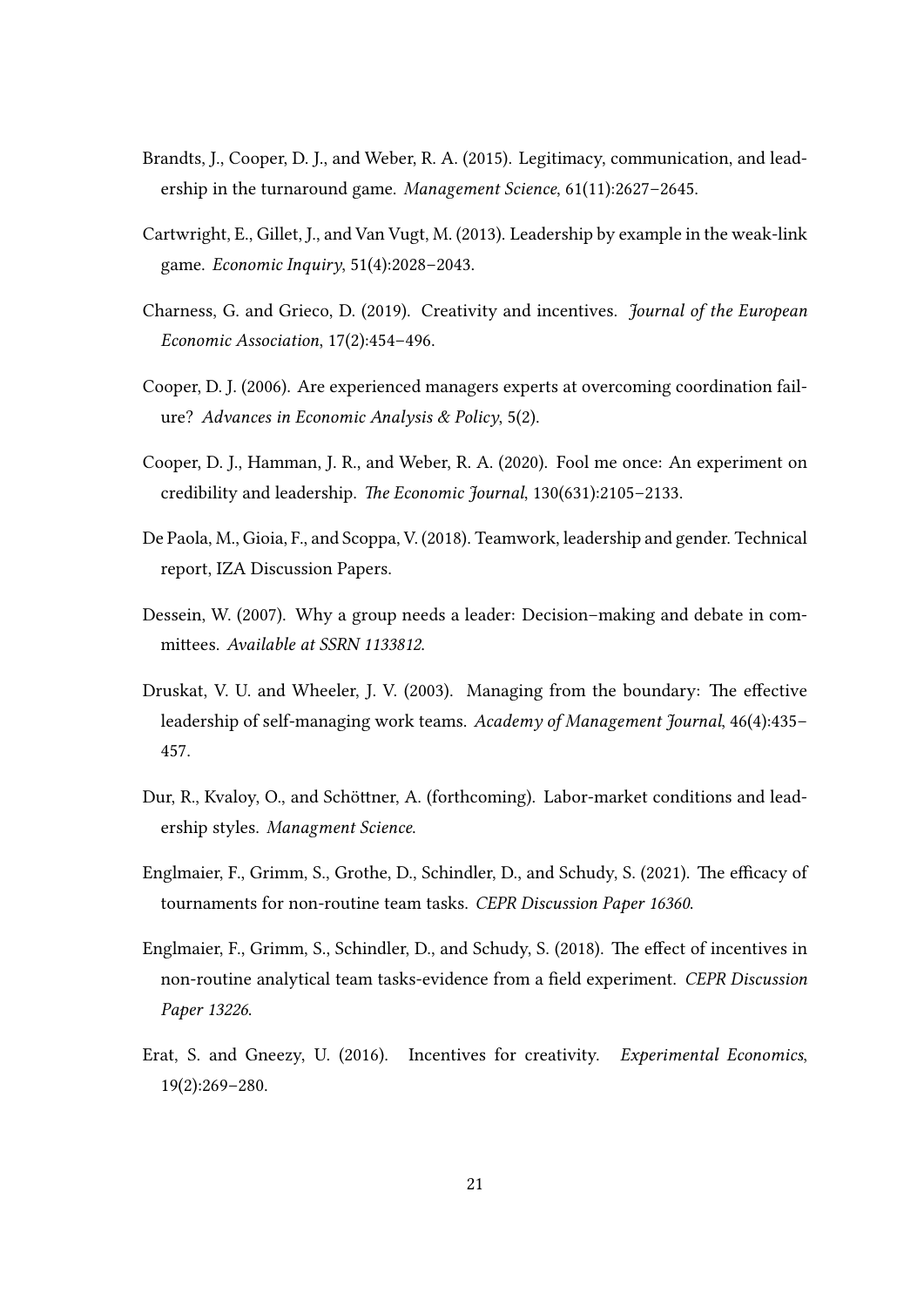- <span id="page-22-11"></span>Fest, S., Kvaloy, O., Nieken, P., and Schöttner, A. (2019). Motivation and incentives in an online labor market. CESifo Working Paper No. 7526.
- <span id="page-22-8"></span>Gibbs, M., Neckermann, S., and Siemroth, C. (2017). A field experiment in motivating employee ideas. Review of Economics and Statistics, 99(4):577–590.
- <span id="page-22-0"></span>Guadalupe, M. and Wulf, J. (2010). The flattening firm and product market competition: The effect of trade liberalization on corporate hierarchies. American Economic Journal: Applied Economics, 2(4):105–27.
- <span id="page-22-1"></span>Hackman, J. R. and Wageman, R. (2005). A theory of team coaching. Academy of Management Review, 30(2):269–287.
- <span id="page-22-6"></span>Harrison, G. W. and List, J. A. (2004). Field experiments. Journal of Economic Literature, 42(4):1009–1055.
- <span id="page-22-10"></span>Hermalin, B. E. (1998). Toward an economic theory of leadership: Leading by example. American Economic Review, 88(5):1188–1206.
- <span id="page-22-3"></span>House, R. (1976). A 1976 Theory of Charismatic Leadership. Working paper series - University of Toronto, Faculty of Management Studies. University of Toronto, Faculty of Management Studies.
- <span id="page-22-5"></span>House, R. J., Hanges, P., Ruiz-Quintanilla, S., Dorfman, P., Javidan, M., Dickson, M., Mobley, W., Gessner, M., and Arnold, V. (1999). Advances in global leadership.
- <span id="page-22-4"></span>Howell, J. M. and Avolio, B. J. (1993). Transformational leadership, transactional leadership, locus of control, and support for innovation: Key predictors of consolidatedbusiness-unit performance. Journal of Applied Psychology, 78(6):891.
- <span id="page-22-9"></span>Kachelmaier, S. J., Reichert, B. E., and Williamson, M. G. (2008). Measuring and motivating quantity, creativity, or both. Journal of Accounting Research, 46(2):341–373.
- <span id="page-22-2"></span>Kaplan, S., Cortina, J., Ruark, G., LaPort, K., and Nicolaides, V. (2014). The role of organizational leaders in employee emotion management: A theoretical model. The Leadership  $Quarterly, 25(3): 563-580.$
- <span id="page-22-7"></span>Kvaløy, O., Nieken, P., and Schöttner, A. (2015). Hidden benefits of reward: A field experiment on motivation and monetary incentives. European Economic Review, 76:188–199.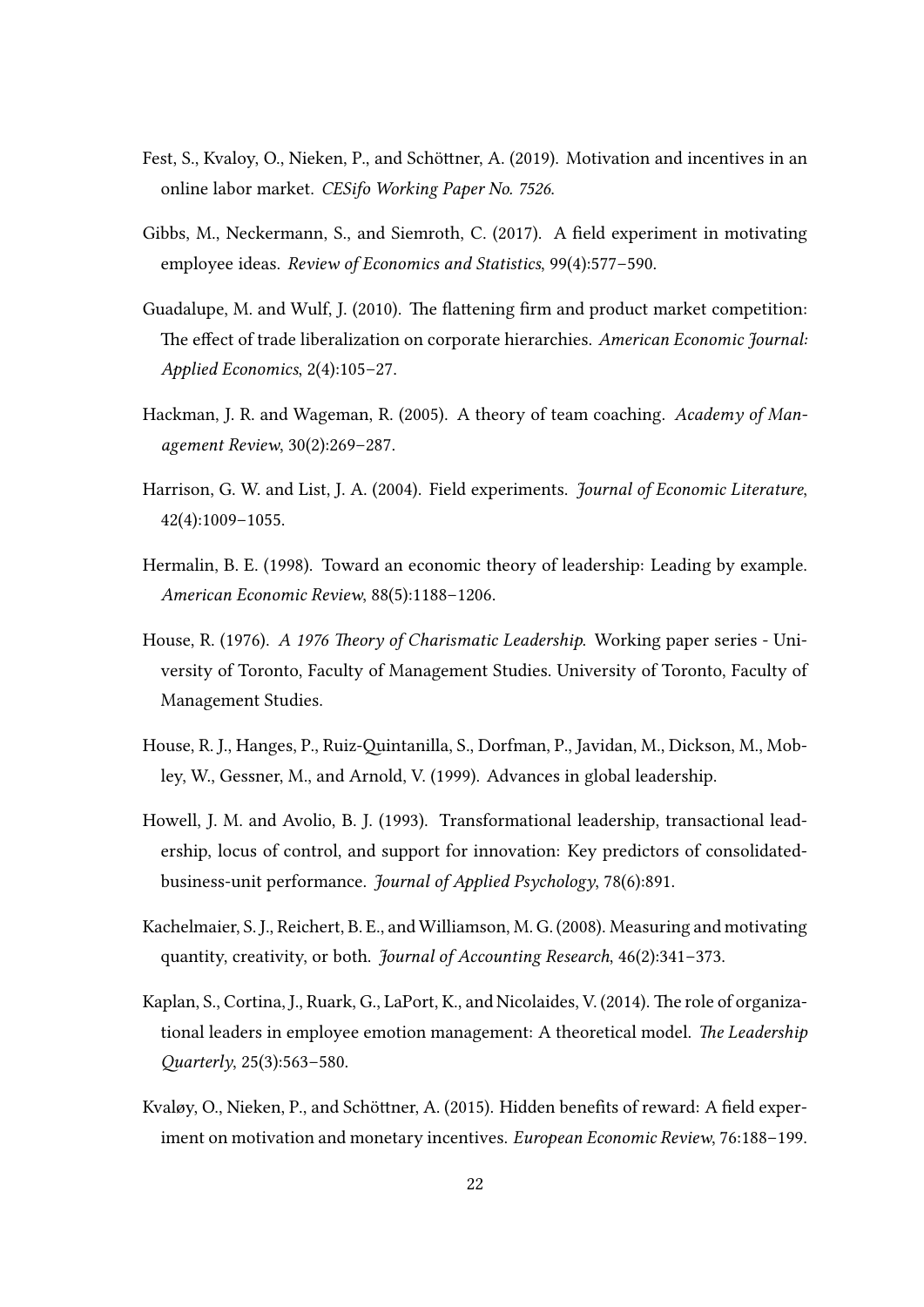- <span id="page-23-8"></span>Laske, K. and Schroeder, M. (2016). Quantity, quality, and originality: The effects of incentives on creativity. CGS Working Paper.
- <span id="page-23-4"></span>Lazear, E. P., Shaw, K. L., and Stanton, C. T. (2015). The value of bosses. *Journal of Labor* Economics, 33(4):823–861.
- <span id="page-23-9"></span>List, J. A., Shaikh, A. M., and Xu, Y. (2019). Multiple hypothesis testing in experimental economics. Experimental Economics, 22(4):773–793.
- <span id="page-23-10"></span>Manthei, K., Sliwka, D., and Vogelsang, T. (2019). Talking about performance or paying for it? Evidence from a field experiment. IZA Discussion Paper No. 12446.
- <span id="page-23-3"></span>Meslec, N., Curseu, P. L., Fodor, O. C., and Kenda, R. (2020). Effects of charismatic leadership and rewards on individual performance. The Leadership Quarterly, 31(6):101423.
- <span id="page-23-0"></span>Morgeson, F. P. (2005). The external leadership of self-managing teams: intervening in the context of novel and disruptive events. Journal of Applied Psychology, 90(3):497.
- <span id="page-23-2"></span>Nicolaides, V. C., LaPort, K. A., Chen, T. R., Tomassetti, A. J., Weis, E. J., Zaccaro, S. J., and Cortina, J. M. (2014). The shared leadership of teams: A meta-analysis of proximal, distal, and moderating relationships. The Leadership Quarterly,  $25(5):923-942$ .
- <span id="page-23-1"></span>Pirola-Merlo, A., Härtel, C., Mann, L., and Hirst, G. (2002). How leaders influence the impact of affective events on team climate and performance in R&D teams. The Leadership  $Quarterly, 13(5):561-581.$
- <span id="page-23-7"></span>Ramm, J., Tjotta, S., and Torsvik, G. (2013). Incentives and creativity in groups. Working Paper.
- <span id="page-23-6"></span>Sahin, S. G., Eckel, C., and Komai, M. (2015). An experimental study of leadership institutions in collective action games. Journal of the Economic Science Association, 1(1):100– 113.
- <span id="page-23-11"></span>Van den Steen, E. (2018). Strategy and the strategist: How it matters who develops the strategy. Management Science, 64(10):4533–4551.
- <span id="page-23-5"></span>Weber, R., Camerer, C., Rottenstreich, Y., and Knez, M. (2001). The illusion of leadership: Misattribution of cause in coordination games. Organization Science, 12(5):582-598.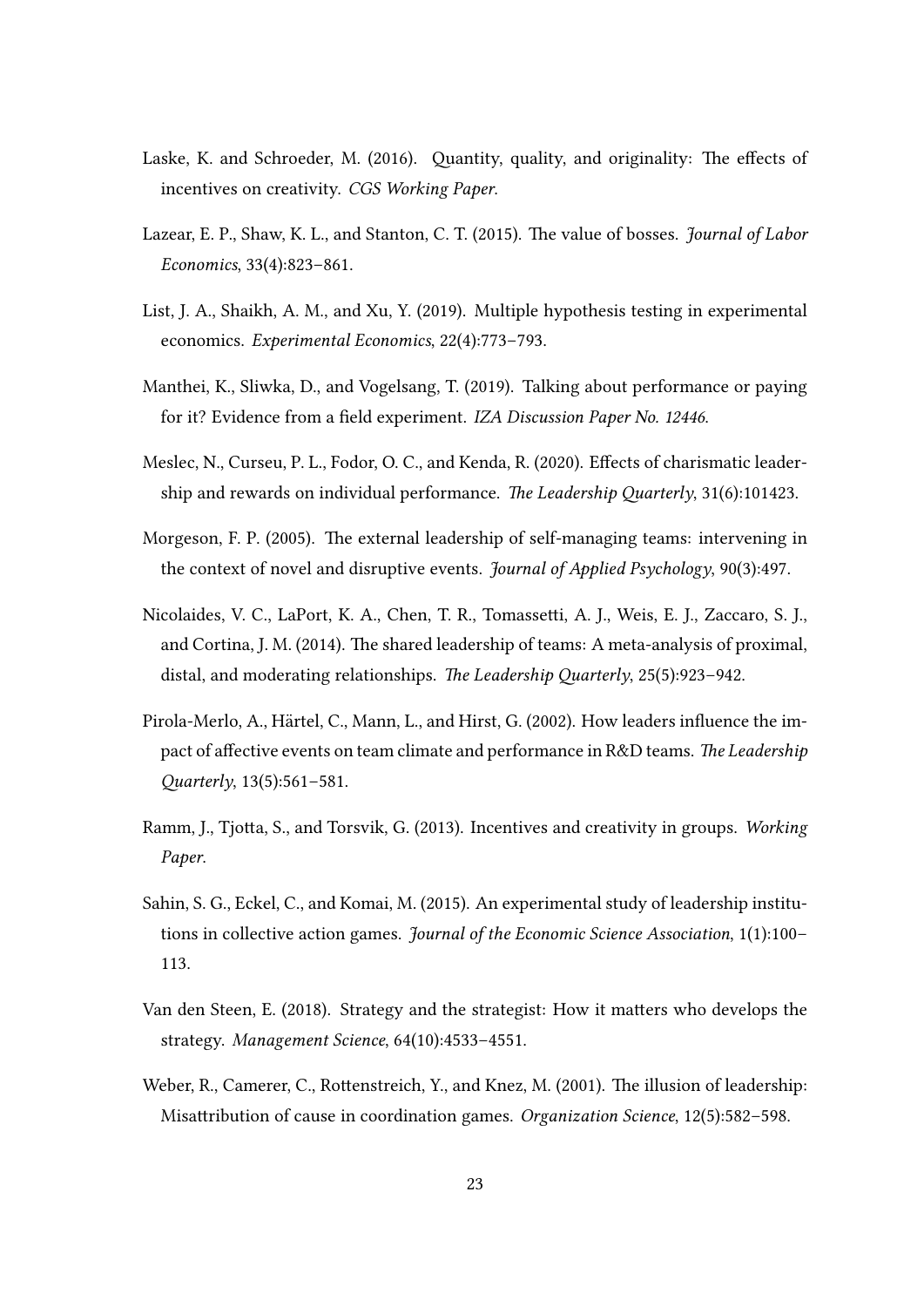- <span id="page-24-0"></span>Weber, R. A., Camerer, C. F., and Knez, M. (2004). Timing and virtual observability in ultimatum bargaining and weak link coordination games. Experimental Economics, 7(1):25–48.
- <span id="page-24-1"></span>Young, A. (2019). Channeling fisher: Randomization tests and the statistical insignificance of seemingly significant experimental results. The Quarterly Journal of Economics, 134(2):557–598.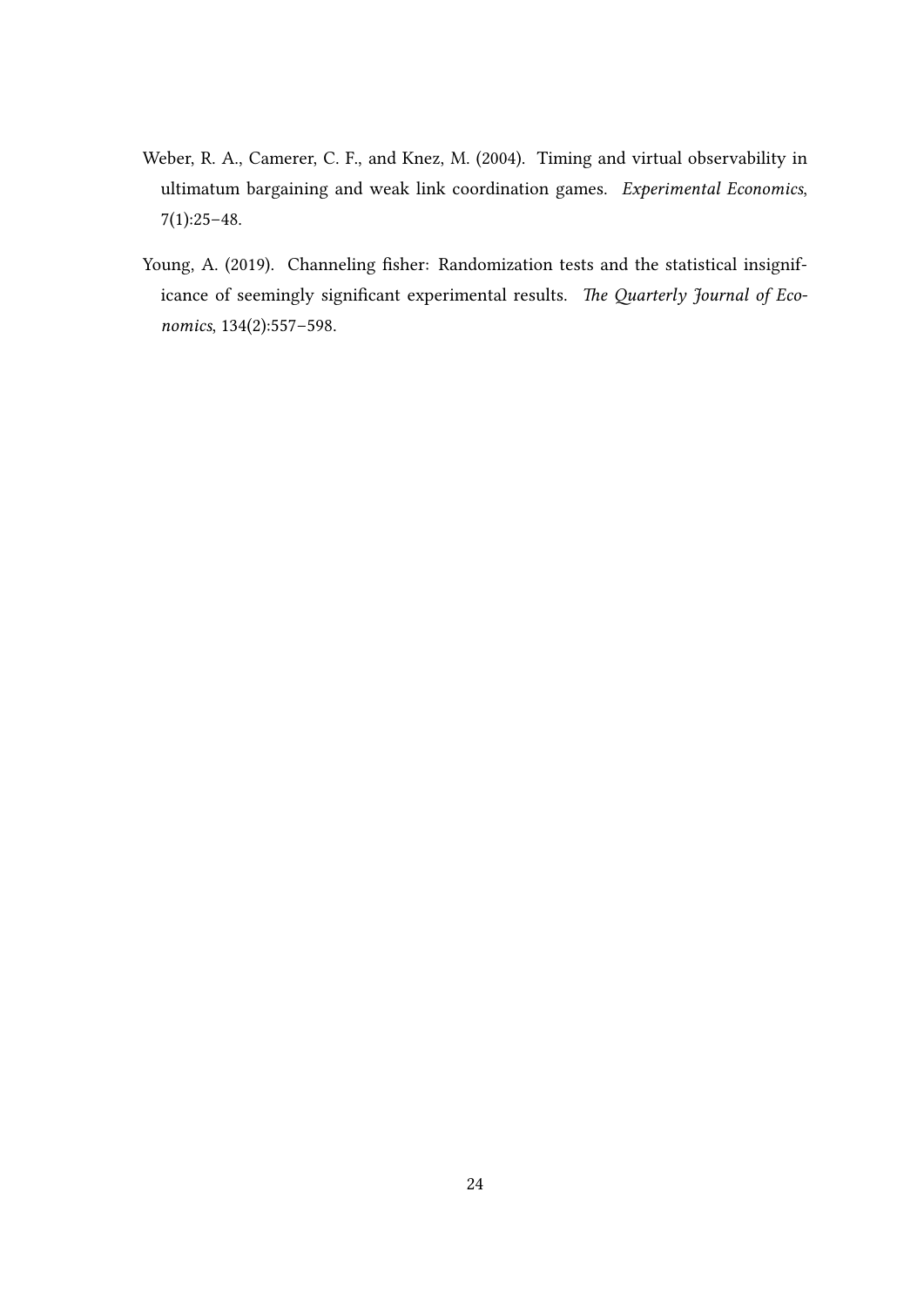# A Appendix

## A.1 Additional robustness analyses

In this section, we present results on the robustness of the observed treatment effect. Ta-ble [A.1](#page-25-0) repeats the specifications from Table [2](#page-10-0) but excludes the 12 observations, where ETR staff implemented the wrong treatment. The results are very similar. All coefficients are of similar magnitude and only one specification lacks statistical significance at con-ventional levels (Column (3)). Table [A.2](#page-25-1) reports findings from a linear probability model estimating the impact of *Leadership* on the probability to solve the task and generalized linear model estimations on teams' finishing times.

|                                                                         |                                   | Completed within 60 Minutes        |                         |                          |                                   | <b>Finishing Time</b>  |                                |                          |  |
|-------------------------------------------------------------------------|-----------------------------------|------------------------------------|-------------------------|--------------------------|-----------------------------------|------------------------|--------------------------------|--------------------------|--|
|                                                                         | (1)                               | (2)                                | (3)                     | $\left(4\right)$         | (5)                               | (6)                    | (7)                            | (8)                      |  |
| Leadership                                                              | $0.127***$<br>(0.046)             | $0.108**$<br>(0.052)               | 0.088<br>(0.065)        | $0.080*$<br>(0.046)      | $-3.416***$<br>(0.836)            | $-2.905***$<br>(0.881) | $-2.619**$<br>(1.211)          | $-2.898**$<br>(1.156)    |  |
| Mean in Control                                                         | 0.447                             | 0.447                              | 0.447                   | 0.447                    | 57.063                            | 57.063                 | 57.063                         | 57.063                   |  |
| <b>Observations</b><br>Team Controls<br>Staff FE<br>Weekday and Week FE | 269<br>N <sub>0</sub><br>No<br>No | 269<br>Yes<br>N <sub>0</sub><br>No | 269<br>Yes<br>Yes<br>No | 269<br>Yes<br>Yes<br>Yes | 269<br>No<br>No<br>N <sub>0</sub> | 269<br>Yes<br>No<br>No | 269<br><b>Yes</b><br>Yes<br>No | 269<br>Yes<br>Yes<br>Yes |  |

#### <span id="page-25-0"></span>Table A.1: Team performance (completion and finishing time)

Notes: The table displays average marginal effects from Probit regressions of whether a team completed the task within 60 minutes (Columns (1)-(4)), and Tobit regressions of finishing time (Columns (5)–(8)) on our *Leadership* indicator (with *Control* as base category). All columns include room fixed effects. Each column indicates whether team controls<br>(group size, share of male participants

|                      | Completed within 60 Minutes |            |           |                  | <b>Finishing Time</b> |            |           |           |
|----------------------|-----------------------------|------------|-----------|------------------|-----------------------|------------|-----------|-----------|
|                      | $\left(1\right)$            | (2)        | (3)       | $\left(4\right)$ | (5)                   | (6)        | (7)       | (8)       |
| Leadership           | $0.143***$                  | $0.141***$ | $0.130**$ | $0.112**$        | $-0.025***$           | $-0.023**$ | $-0.020*$ | $-0.022*$ |
|                      | (0.048)                     | (0.049)    | (0.062)   | (0.048)          | (0.009)               | (0.009)    | (0.010)   | (0.012)   |
| Mean in Control      | 0.442                       | 0.442      | 0.442     | 0.442            | 4.035                 | 4.035      | 4.035     | 4.035     |
| <b>Observations</b>  | 281                         | 281        | 281       | 281              | 281                   | 281        | 281       | 281       |
| <b>Team Controls</b> | No                          | Yes        | Yes       | Yes              | No                    | Yes        | Yes       | Yes       |
| Staff FE             | No                          | No         | Yes       | Yes              | No                    | No         | Yes       | Yes       |
| Weekday and Week FE  | No                          | No         | No        | Yes              | No                    | No         | No        | Yes       |

<span id="page-25-1"></span>

| Table A.2: Team performance (completion and finishing time) |  |  |  |
|-------------------------------------------------------------|--|--|--|
|-------------------------------------------------------------|--|--|--|

Notes: The table displays coefficients from OLS regressions of whether a team completed the task within 60 minutes (Columns (1)–(4)) and GLM regressions (with log link) of<br>finishing time (Columns (5)–(8)) on our *Leadershi* (group size, share of male participants, experience with escape games, median age, language spoken, private versus team-building events, actively taken walkie-talkie), staff, weekday, and week fixed effects are included.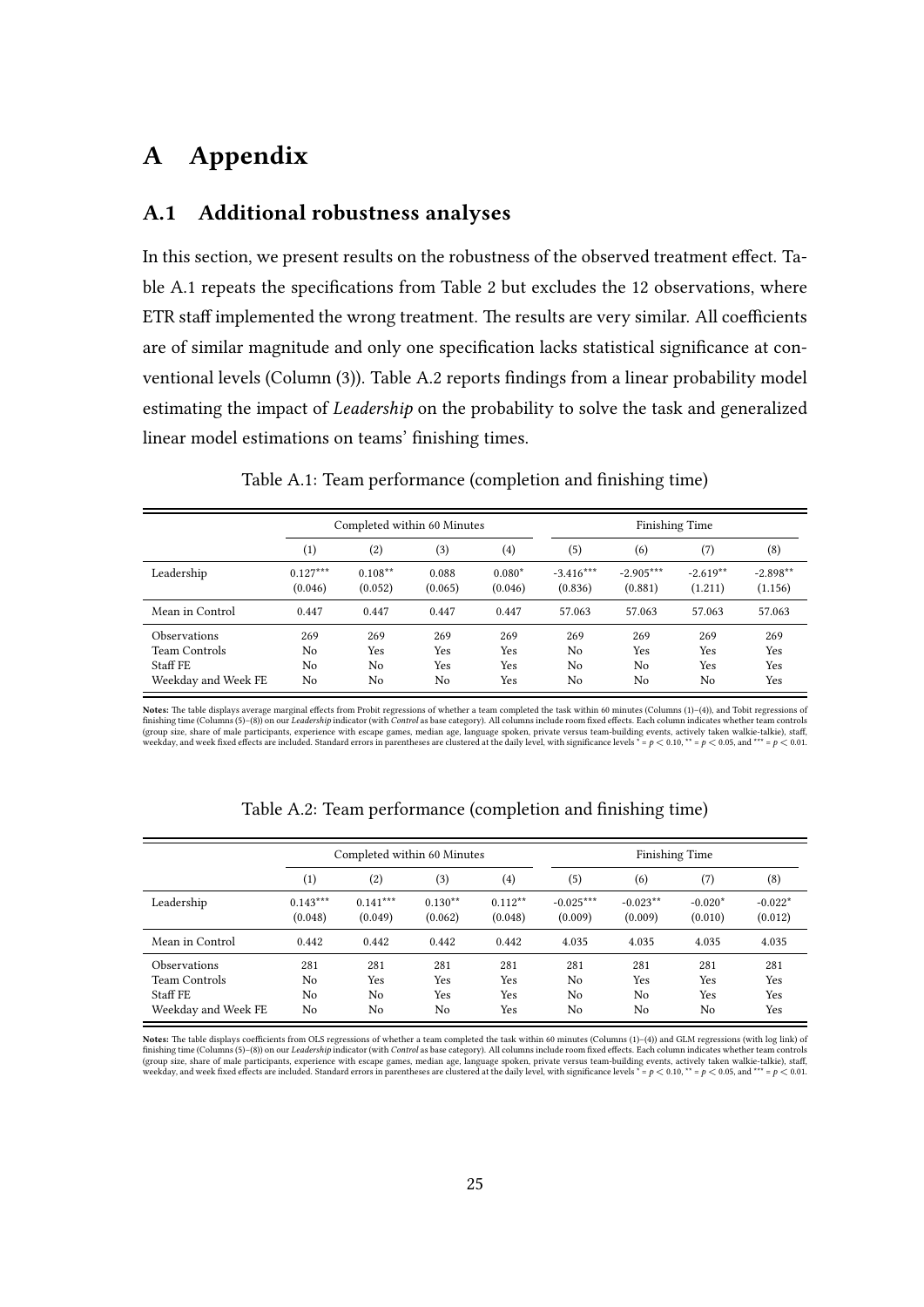## A.2 Heterogeneity in reactions to Leadership

In this section, we briefly investigate heterogeneous reactions to treatments (see Tables [A.3](#page-27-0) and [A.4\)](#page-28-0). We do not find strong interactions of our *Leadership* condition and observable team characteristics such as group size, experience, median age, share of males, or whether someone in the team took the walkie-talkie before ETR staff asked the team to do so. However, the interaction of speaking German and our leadership treatment turns out to be negative and statistically significant at the 5% level for the probability to solve the task within 60 minutes (even though jointly, the coefficients Leadership, German, and the interaction are positive) but is statistically insignificant for the intensive margin ( $p =$ 0.21).

One particularly interesting aspect is whether teams in corporate bookings react differently to the treatment than teams in private bookings. On the one hand, teams of colleagues in corporate bookings (henceforth "corporate teams") may be more likely to experience the endogenous emergence of a leader because they may be used to a hierarchical organization through their work environment or may be more aware of the importance of leadership. On the other hand, one could argue that hierarchical structures are longer lasting and well defined among family and friends, therefore giving rise to more endogenous leadership formation among the latter. To further illustrate potential differences between these groups, we present separate cumulative distributions of finishing times in Appendix Figure [A.1](#page-9-0) in addition to the regression results shown in Appendix Tables [A.3](#page-27-0) and [A.4,](#page-28-0) Column (4). It becomes clear that both private and corporate teams benefit from Leadership. Differences in treatment effects across these groups appear minor and turn out to be statistically insignificant (see Appendix Tables [A.3](#page-27-0) and [A.4,](#page-28-0) Column (4)).





Notes: The left panel shows the cumulative distribution of finishing times for private teams we asked to decide on a leader (Leadership) and without any intervention (Control). The right panel shows the same for corporate teams.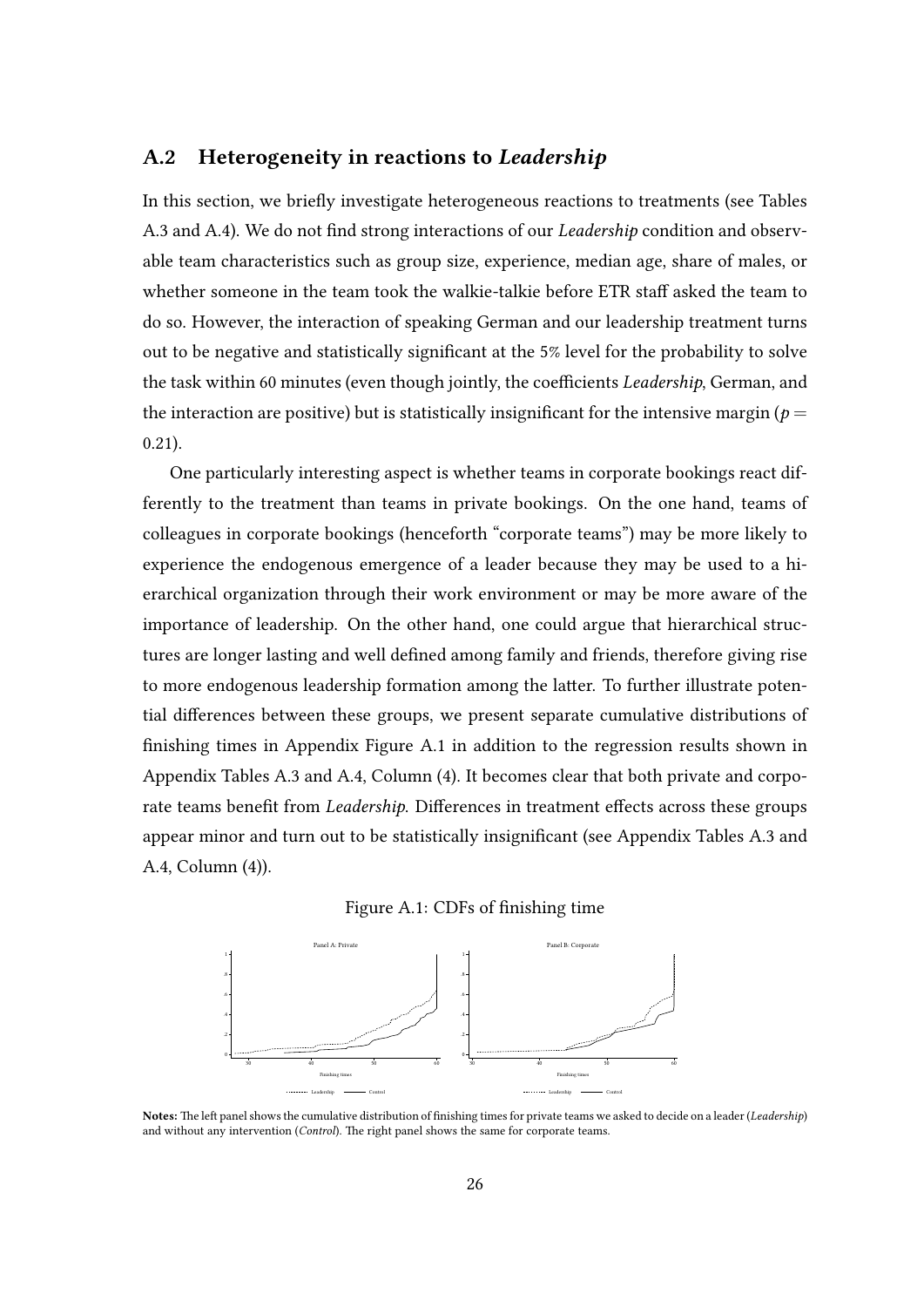|                      |                    |            |            |            | Completed within 60 Minutes |            |            |            |
|----------------------|--------------------|------------|------------|------------|-----------------------------|------------|------------|------------|
|                      | (1)                | (2)        | (3)        | (4)        | (5)                         | (6)        | (7)        | (8)        |
| Leadership           | $0.112^{\ast\ast}$ | 0.182      | 0.100      | 0.233      | $-0.032$                    | $-0.068$   | $0.447***$ | $0.201***$ |
|                      | (0.048)            | (0.206)    | (0.093)    | (0.140)    | (0.095)                     | (0.224)    | (0.141)    | (0.068)    |
| Group Size           | $0.082***$         | $0.092***$ | $0.083***$ | $0.084***$ | $0.085***$                  | $0.083***$ | $0.084***$ | $0.082***$ |
|                      | (0.027)            | (0.033)    | (0.027)    | (0.028)    | (0.028)                     | (0.027)    | (0.027)    | (0.027)    |
| Experience           | $0.142***$         | $0.141***$ | 0.130      | $0.143***$ | $0.145***$                  | $0.146***$ | $0.149**$  | $0.142***$ |
|                      | (0.062)            | (0.060)    | (0.100)    | (0.063)    | (0.063)                     | (0.062)    | (0.061)    | (0.062)    |
| Private              | 0.050              | 0.049      | 0.051      | 0.164      | 0.043                       | 0.053      | 0.025      | 0.047      |
|                      | (0.061)            | (0.062)    | (0.060)    | (0.155)    | (0.061)                     | (0.060)    | (0.059)    | (0.061)    |
| Men Share            | 0.037              | 0.035      | 0.037      | 0.037      | $-0.149$                    | 0.032      | 0.032      | 0.027      |
|                      | (0.091)            | (0.091)    | (0.091)    | (0.091)    | (0.149)                     | (0.089)    | (0.093)    | (0.093)    |
| Median Age           | $-0.003$           | $-0.003$   | $-0.003$   | $-0.003$   | $-0.003$                    | $-0.006$   | $-0.003$   | $-0.003$   |
|                      | (0.004)            | (0.004)    | (0.004)    | (0.004)    | (0.004)                     | (0.005)    | (0.004)    | (0.004)    |
| German               | 0.041              | 0.043      | 0.041      | 0.010      | 0.032                       | 0.044      | $0.257**$  | 0.046      |
|                      | (0.106)            | (0.106)    | (0.106)    | (0.130)    | (0.105)                     | (0.107)    | (0.117)    | (0.108)    |
| Walkie-Talkie        | $-0.005$           | $-0.005$   | $-0.005$   | $-0.009$   | 0.005                       | $-0.010$   | 0.006      | 0.068      |
|                      | (0.051)            | (0.051)    | (0.052)    | (0.052)    | (0.055)                     | (0.050)    | (0.053)    | (0.087)    |
| Leadership x         |                    |            |            |            |                             |            |            |            |
| Group Size           |                    | $-0.016$   |            |            |                             |            |            |            |
|                      |                    | (0.046)    |            |            |                             |            |            |            |
| Experience           |                    |            | 0.018      |            |                             |            |            |            |
|                      |                    |            | (0.112)    |            |                             |            |            |            |
| Private              |                    |            |            | $-0.152$   |                             |            |            |            |
|                      |                    |            |            | (0.160)    |                             |            |            |            |
| Men Share            |                    |            |            |            | 0.270                       |            |            |            |
|                      |                    |            |            |            | (0.163)                     |            |            |            |
| Median Age           |                    |            |            |            |                             | 0.006      |            |            |
|                      |                    |            |            |            |                             | (0.007)    |            |            |
| German               |                    |            |            |            |                             |            | $-0.385**$ |            |
|                      |                    |            |            |            |                             |            | (0.154)    |            |
| Walkie-Talkie        |                    |            |            |            |                             |            |            | $-0.117$   |
|                      |                    |            |            |            |                             |            |            | (0.093)    |
| Mean in Control      | 0.442              | 0.442      | 0.442      | 0.442      | 0.442                       | 0.442      | 0.442      | 0.442      |
| Observations         | 281                | 281        | 281        | 281        | 281                         | 281        | 281        | 281        |
| <b>Team Controls</b> | Yes                | Yes        | Yes        | Yes        | Yes                         | Yes        | Yes        | Yes        |
| <b>Staff FE</b>      | Yes                | Yes        | Yes        | Yes        | Yes                         | Yes        | Yes        | Yes        |
| Weekday and Week FE  | Yes                | Yes        | Yes        | Yes        | Yes                         | Yes        | Yes        | Yes        |

<span id="page-27-0"></span>Table A.3: Team performance (completion, interactions)

**Notes:** The table displays coefficients from OLS regressions of whether a team solved the task within 60 minutes on our treatment indicator (with *Control* as base category). All columns include room fixed effects. Each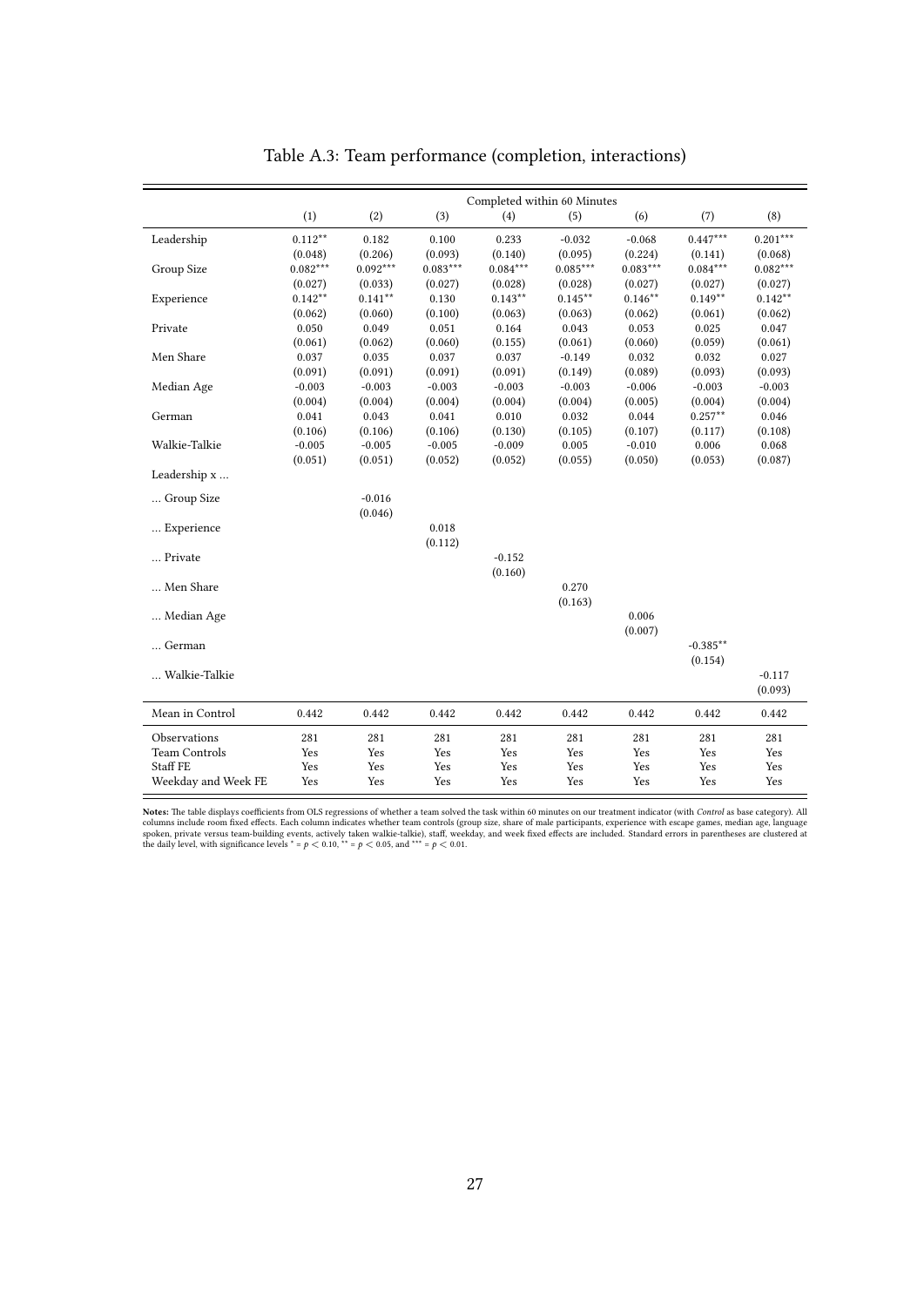|                      |             |                  |                  |             | Tobit: Finishing Time |             |             |             |
|----------------------|-------------|------------------|------------------|-------------|-----------------------|-------------|-------------|-------------|
|                      | (1)         | (2)              | (3)              | (4)         | (5)                   | (6)         | (7)         | (8)         |
| Leadership           | $-2.551**$  | $-6.909$         | $-3.349$         | $-3.887*$   | $-2.316$              | 1.933       | $-6.089**$  | $-2.759$    |
|                      | (1.253)     | (5.289)          | (2.089)          | (2.221)     | (1.826)               | (3.983)     | (2.885)     | (2.050)     |
| Group Size           | $-1.907***$ | $-2.549***$      | $-1.886***$      | $-1.919***$ | $-1.911***$           | $-1.920***$ | $-1.908***$ | $-1.907***$ |
|                      | (0.562)     | (0.970)          | (0.551)          | (0.558)     | (0.563)               | (0.557)     | (0.550)     | (0.562)     |
| Experience           | $-3.491**$  | $-3.399**$       | $-4.283**$       | $-3.482**$  | $-3.492**$            | $-3.530**$  | $-3.552**$  | $-3.488**$  |
|                      | (1.425)     | (1.423)          | (2.087)          | (1.445)     | (1.427)               | (1.402)     | (1.436)     | (1.430)     |
| Private              | $-1.819$    | $-1.758$         | $-1.765$         | $-3.127$    | $-1.816$              | $-1.935$    | $-1.561$    | $-1.815$    |
|                      | (1.350)     | (1.353)          | (1.331)          | (2.522)     | (1.357)               | (1.340)     | (1.403)     | (1.356)     |
| Men Share            | $-1.562$    | $-1.467$         | $-1.583$         | $-1.555$    | $-1.239$              | $-1.557$    | $-1.521$    | $-1.535$    |
|                      | (1.375)     | (1.394)          | (1.396)          | (1.370)     | (2.792)               | (1.380)     | (1.375)     | (1.398)     |
| Median Age           | 0.094       | 0.092            | 0.096            | 0.092       | 0.094                 | $0.190*$    | 0.096       | 0.093       |
|                      | (0.081)     | (0.081)          | (0.081)          | (0.082)     | (0.081)               | (0.097)     | (0.081)     | (0.081)     |
| German               | $-2.416$    | $-2.431$         | $-2.440$         | $-2.069$    | $-2.393$              | $-2.448$    | $-4.893**$  | $-2.429$    |
|                      | (1.573)     | (1.565)          | (1.588)          | (1.806)     | (1.617)               | (1.618)     | (2.386)     | (1.595)     |
| Walkie-Talkie        | $-0.148$    | $-0.107$         | $-0.144$         | $-0.112$    | $-0.168$              | $-0.011$    | $-0.251$    | $-0.329$    |
|                      | (1.186)     | (1.202)          | (1.184)          | (1.199)     | (1.225)               | (1.173)     | (1.201)     | (2.115)     |
| Leadership x         |             |                  |                  |             |                       |             |             |             |
| Group Size           |             | 0.950<br>(1.199) |                  |             |                       |             |             |             |
| Experience           |             |                  | 1.070<br>(2.530) |             |                       |             |             |             |
| Private              |             |                  |                  | 1.688       |                       |             |             |             |
|                      |             |                  |                  | (2.612)     |                       |             |             |             |
| Men Share            |             |                  |                  |             | $-0.447$              |             |             |             |
|                      |             |                  |                  |             | (3.011)               |             |             |             |
| Median Age           |             |                  |                  |             |                       | $-0.142$    |             |             |
|                      |             |                  |                  |             |                       | (0.118)     |             |             |
| German               |             |                  |                  |             |                       |             | 3.998       |             |
|                      |             |                  |                  |             |                       |             | (3.166)     |             |
| Walkie-Talkie        |             |                  |                  |             |                       |             |             | 0.277       |
|                      |             |                  |                  |             |                       |             |             | (2.208)     |
| Mean in Control      | 56.814      | 56.814           | 56.814           | 56.814      | 56.814                | 56.814      | 56.814      | 56.814      |
| Observations         | 281         | 281              | 281              | 281         | 281                   | 281         | 281         | 281         |
| <b>Team Controls</b> | Yes         | Yes              | Yes              | Yes         | Yes                   | Yes         | Yes         | Yes         |
| Staff FE             | Yes         | Yes              | Yes              | Yes         | Yes                   | Yes         | Yes         | Yes         |
| Weekday and Week FE  | Yes         | Yes              | Yes              | Yes         | Yes                   | Yes         | Yes         | Yes         |

<span id="page-28-0"></span>Table A.4: Team performance (finishing times, interactions)

**Notes:** The table displays coefficients from Tobit regressions of finishing times on our treatment indicator (with *Control* as base category). All columns include room fixed effects. Each column indicates whether team-b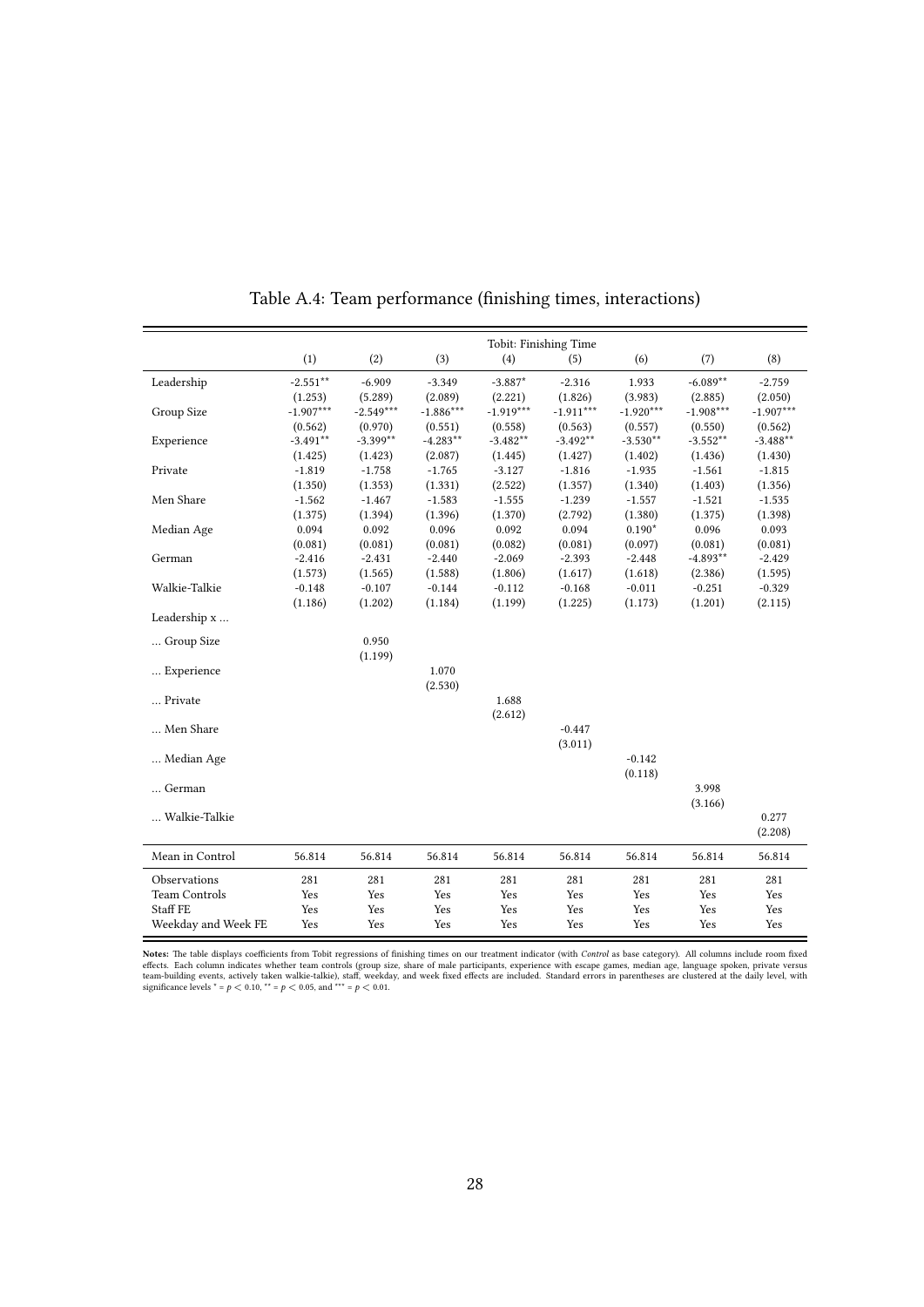### A.3 Team characteristics and choosing a leader

Table [A.5,](#page-29-0) Column (1) shows whether team characteristics and the Leadership treatment affect the probability to select a leader before working on the task. In Column (2), we estimate the same model separately for each leadership sub-treatment (Motivation and Coordination). Column (3) estimates whether observable team characteristics predict the chosen leader's gender. We find a (mechanical) negative relationship between the share of males and choosing a female leader as well as a positive relationship between median age and female leadership. Further, we find some indication that German-speaking teams are less likely to choose a female leader. The latter result should, however, be taken with a grain of salt, as only a small minority of teams do not speak German.

|                      | Chose Leader Immediately<br>(1) | Chose Leader Immediately<br>(2) | Chose Female Leader<br>(3) |
|----------------------|---------------------------------|---------------------------------|----------------------------|
| Leadership           | $0.556***$                      |                                 |                            |
| Motivation           | (0.038)                         | $0.562***$                      |                            |
| Coordination         |                                 | (0.051)<br>$0.552***$           |                            |
| Group Size           | $-0.009$                        | (0.043)<br>$-0.008$             | 0.001                      |
| Experience           | (0.035)<br>0.007                | (0.035)<br>0.007                | (0.076)<br>0.077           |
| Private              | (0.059)<br>0.002                | (0.060)<br>0.003                | (0.107)<br>0.006           |
| Men Share            | (0.060)<br>$-0.107$             | (0.060)<br>$-0.107$             | (0.112)<br>$-0.917***$     |
| Median Age           | (0.088)<br>$-0.003$             | (0.087)<br>$-0.003$             | (0.127)<br>$0.011***$      |
| German               | (0.004)<br>0.085                | (0.004)<br>0.083                | (0.005)<br>$-0.556***$     |
|                      | (0.114)                         | (0.116)                         | (0.128)                    |
| Walkie-Talkie        | 0.009<br>(0.045)                | 0.010<br>(0.045)                | $-0.040$<br>(0.091)        |
| Mean in Control      | 0.000                           | 0.000                           | -                          |
| Observations         | 281                             | 281                             | 81                         |
| <b>Team Controls</b> | Yes                             | Yes                             | Yes                        |
| Staff FE             | Yes                             | Yes                             | Yes                        |
| Weekday and Week FE  | Yes                             | Yes                             | Yes                        |

#### <span id="page-29-0"></span>Table A.5: Choosing a leader immediately

Notes: The table displays coefficients from OLS regressions of whether a team chose a leader immediately (before they start working on the task) on our treatment (Column (1): Leadership pooled, Column (2): Motivation and Coordination) indicator (with Control as base category) and OLS regressions of whether a team chose a female leader on team controls. All columns include room fixed effects. Each column indicates whether team controls (group size, share of male participants, experience with escape games, median<br>age, language spoken, private versus team-buildin